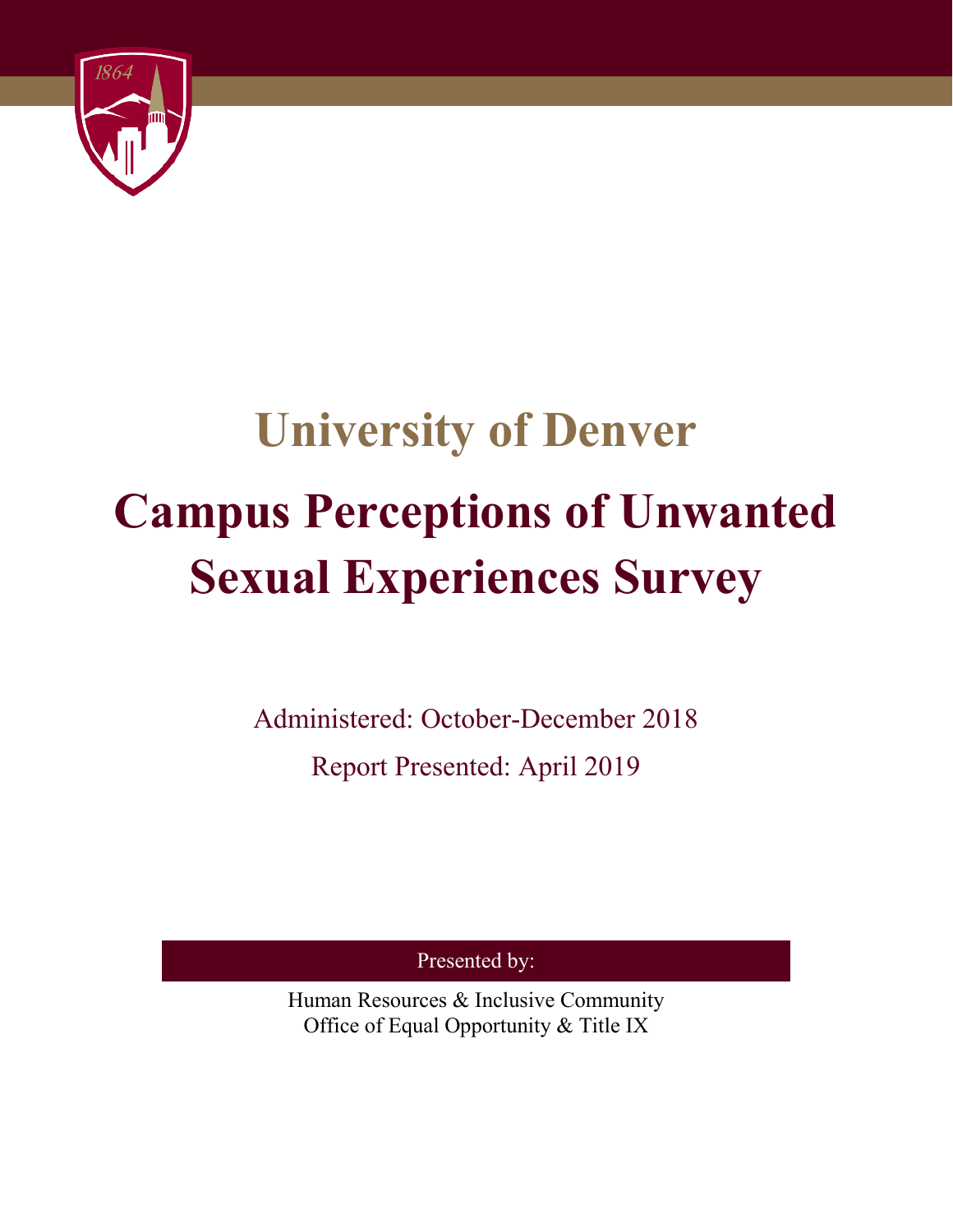# **Table of Contents**

| <b>Introduction</b>                                                     | $\mathbf{2}$            |
|-------------------------------------------------------------------------|-------------------------|
| Perceptions of the University of Denver                                 | $\overline{\mathbf{4}}$ |
| <b>Experience of Unwanted Sexual Harassment Behaviors</b>               | 6                       |
| <b>Experience of Gender-Based Violence or Unwanted Sexual Behaviors</b> | 11                      |
| <b>Campus Programs Attended</b>                                         | 16                      |
| <b>Understanding of DU Policies, Procedures, and Resources</b>          | 18                      |
| <b>Experience of Retaliation, Assault, or Violence</b>                  | 21                      |
| <b>Campus Resources Utilized</b>                                        | 23                      |
| <b>Demographics</b>                                                     | 26                      |
| <b>Proposed Action Items</b>                                            | 29                      |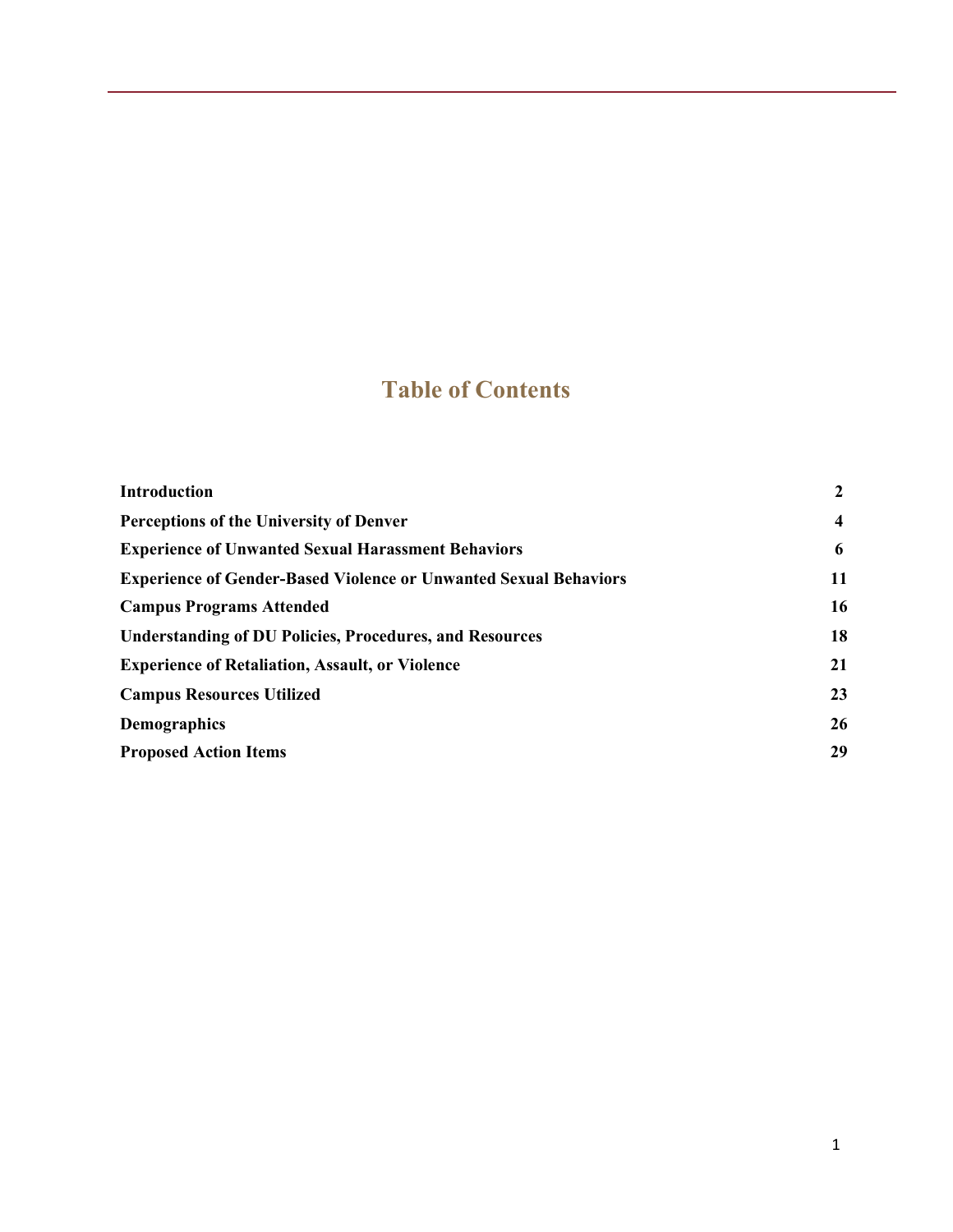# **Introduction**

The University of Denver is committed to improving its services and operations through evidence-based decision making. This report summarizes the results of the 2018 Campus Perceptions of Unwanted Sexual Experiences Survey, which the University will use to understand students' perceptions of sexual harassment, discrimination, and violence, and to understand how students react to situations where people are being harassed or harmed.

# History and Methodology

In fall 2014, a team at the University came together and developed a plan for measuring student perceptions of rape culture and unwanted sexual experiences at DU. Institutional Research & Analysis (IRA) collaborated with the Office of Equal Opportunity & Title IX and the Center for Advocacy, Prevention, and Empowerment (CAPE) within the Health & Counseling Center for the original study. The University administered the pilot survey to all students in May of 2015.

A follow-up survey that focused on what students actually experience on campus and perceive to be true about their community and their peer groups was administered to students in April of 2016.

In consultation with leadership within Campus Life & Inclusive Excellence, the Office of Equal Opportunity & Title IX made the decision to administer the 2017 survey during the fall quarter. In an effort to make the survey accessible to all students, the survey was available for participation through the entire month of October, 2017. Out of concern regarding the low rates of participation in 2015 and 2016, the Office of Equal Opportunity & Title IX incentivized participation in the 2017 survey with drawings for free parking, admission to University sporting events, and fitness trackers for those who completed the survey. This method was used again for the Fall 2018 survey.

Access to the 2016 and 2017 surveys can be found at: [https://www.du.edu/ir/surveys/institutional/campus\\_perceptions.html](https://www.du.edu/ir/surveys/institutional/campus_perceptions.html)

## Participation

Ultimately, 1,901 students participated in the survey with 1727 completing all questions for a 91% completion rate. This represents a 62% increase in the rate of participation from the 2017 survey, with an 20% increase in the total number of students who completed the survey. This also represents a higher rate of completion among all participants. [1](#page-2-0) Because students stopped their participation at various points throughout the survey, the results below for each question will display only the data collected from those participants who responded to the question at issue. Those participants who failed to respond to the question at issue are omitted from the data collected for that particular question, but are included in statistics referring to all survey participants.

# **Demographics**

l

A large majority of participants identified as female (with 68% female identified, 29% male identified, less than 1% transgender, genderfluid, genderqueer, or non-binary).

<span id="page-2-0"></span><sup>&</sup>lt;sup>1</sup> The rate of completion on the 2016 survey was 77%, with a total of 969 students starting the survey and 748 students completing it. The rate of completion on the 2017 survey was 71% with a total of 1,174 students starting the survey and 833 students completing it.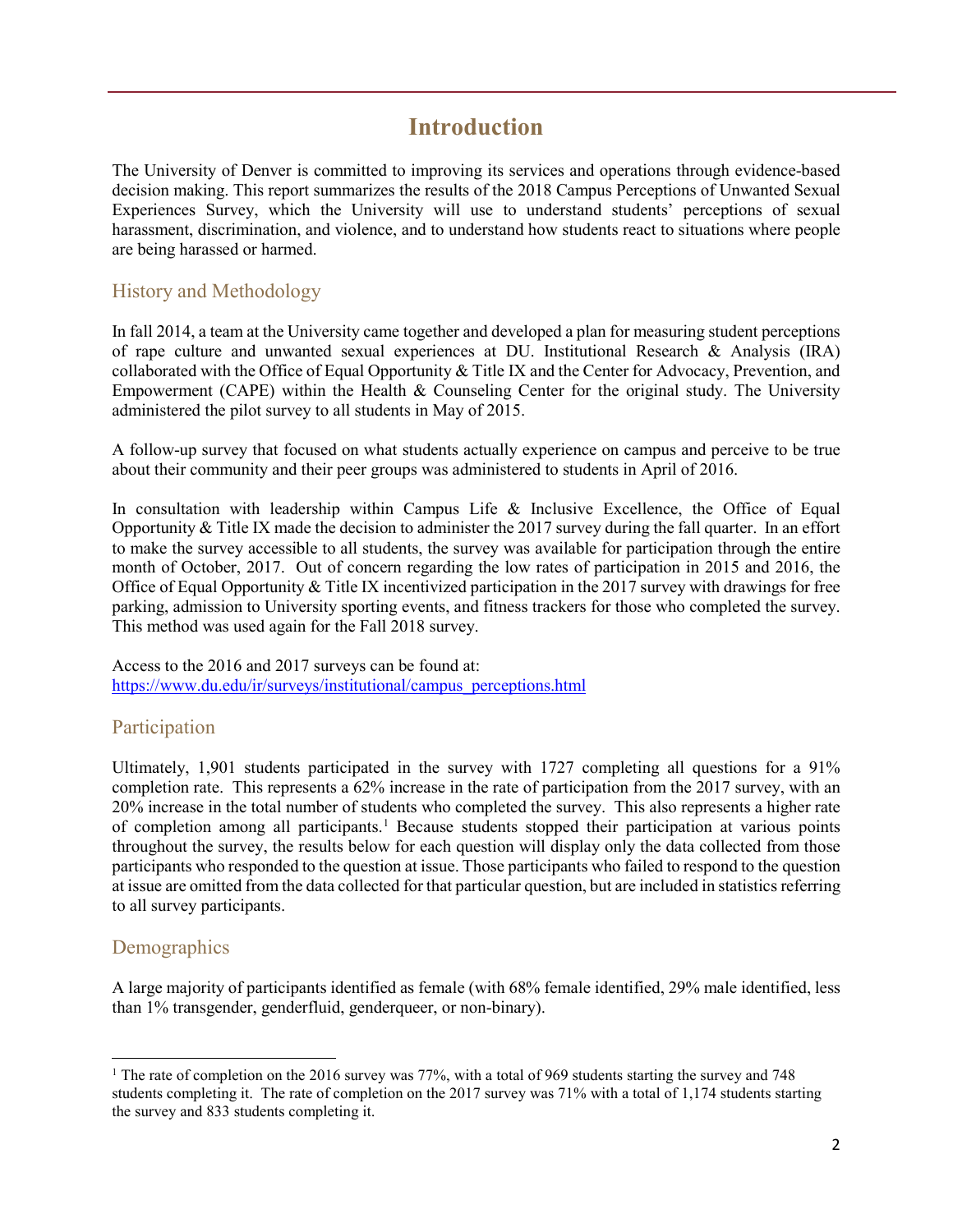Participation among first-year undergraduate students fell from the previous year with 331 out of 1,796 first-year undergraduate students participating, representing 18% of this year's first-year class compared to 25% in 2017. Among all undergraduate students, 989 students participated in the survey, representing an increase to 17% this year from approximately 14% of the undergraduate student body last year. Graduate student participation in the survey was much higher than previous years, with 906 students participating compared to 352 from 2017. This represented 15.9% of the graduate student body compared to only approximately 6% in [2](#page-3-0)017. Only 5 non-degree-seeking students participated in the survey.<sup>2</sup>

Participation of other subgroups included:

- DU student-athletes made up 2% of all survey participants.
- Students who are members of social fraternities or sororities made up over 14% of the survey participants.
- International students made up only 1% of survey participants, however, it represented over 12% of all international students.
- Student with disabilities made up over 15% of the survey participants.
- Almost 25% of the survey participants identified as asexual, bisexual, gay, lesbian, pansexual, or questioning.

Full demographic results are available beginning on page 26.

# Communication of Results

l

The Office of Equal Opportunity & Title IX will work with Marketing & Communications and the Health & Counseling Center's Health Promotion team to plan for meaningful communication of the results to the University of Denver community during the month of April 2018 for Sexual Assault Awareness Month. The Office of Equal Opportunity & Title IX will also work with Institutional Research & Analysis to make the survey publicly available on the Institutional Research & Analysis website alongside the 2016, and 2017 survey report, and to identify future data collection needs.

<span id="page-3-0"></span> $2$  As a result, data for each question is separated out for only those who identified as undergraduate and graduate students.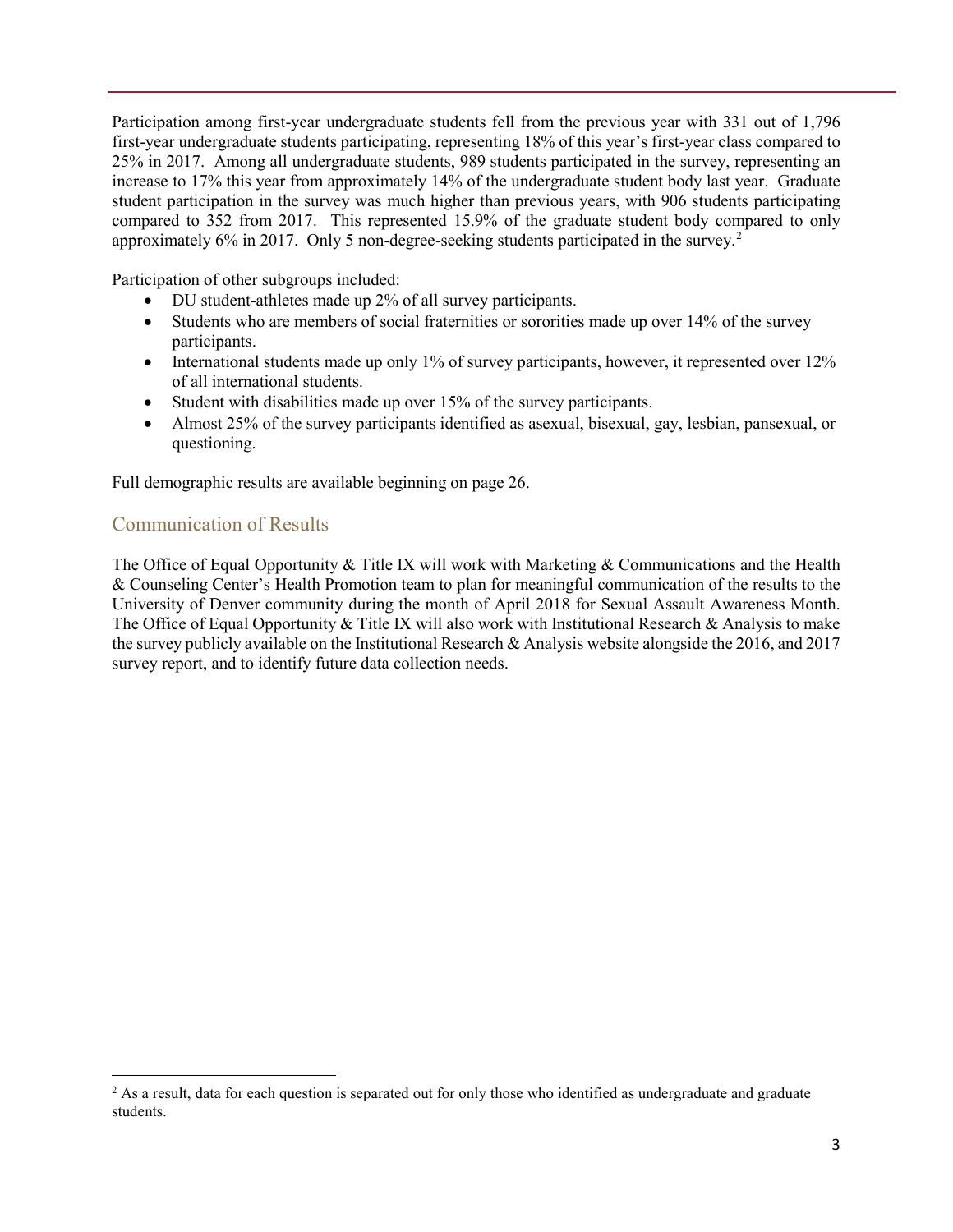# **Perceptions of University of Denver**

A minority of the respondents in 2018 (39%) perceive that sexual harassment is a problem at DU (responding that they either "agree" or "strongly agree" with the statement). Similarly, only 31% of respondents perceive that sexual violence is a problem at DU. There was a 3% decrease among survey respondents compared to 2017, where 42% of students perceived sexual harassment and 34% of students perceived sexual violence was a problem.

This represents a drastic shift in the survey results from 2016, in which 64% percent of respondents indicated that they either "strongly agree" or "agree" that sexual harassment and sexual violence are a problem at DU.

Notwithstanding the shift from 64% (2016) to 39% (2018), the pervasiveness of this perception is noteworthy. The perception of 1 in 3 students on campus that sexual harassment and sexual violence is a problem indicates that there is work to be done in the areas of both prevention and response.

It is also interesting to note the differences in perception between undergraduate and graduate students. Half (50%) of the undergraduate responses indicated that sexual harassment was a problem at DU compared to 26% of graduate respondents. This suggests that more education and awareness is needed for the undergraduate population.

#### Table 1

Please indicate your level of agreement or disagreement with the following statements:

|                                          |                            | N   | $\%$ |
|------------------------------------------|----------------------------|-----|------|
| Sexual harassment is a<br>problem at DU. | Strongly Disagree          | 135 | 7%   |
|                                          | Disagree                   | 339 | 18%  |
|                                          | Neither Agree nor Disagree | 696 | 37%  |
|                                          | Agree                      | 545 | 29%  |
|                                          | Strongly Agree             | 181 | 10%  |
| Sexual violence is a                     | Strongly Disagree          | 157 | 8%   |
| problem at DU.                           | Disagree                   | 385 | 20%  |
|                                          | Neither Agree nor Disagree | 773 | 41%  |
|                                          | Agree                      | 430 | 23%  |
|                                          | Strongly Agree             | 148 | 8%   |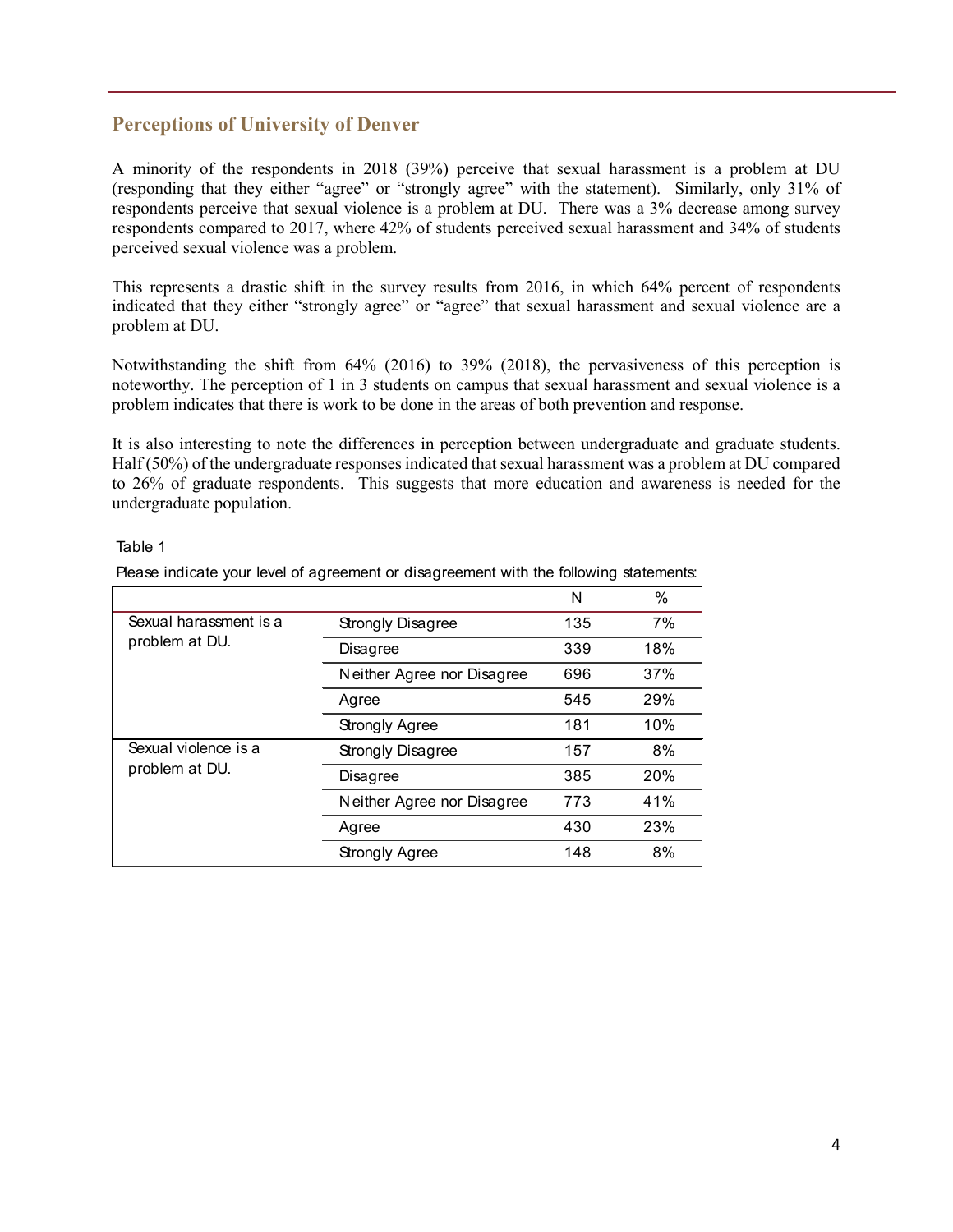| Please indicate your level of agreement or disagreement with the following statements: |  |  |  |
|----------------------------------------------------------------------------------------|--|--|--|
|                                                                                        |  |  |  |
|                                                                                        |  |  |  |
|                                                                                        |  |  |  |

|                        | Undergraduate              |     |     |     | Graduate/ Professional |
|------------------------|----------------------------|-----|-----|-----|------------------------|
|                        |                            | N   | %   | N   | $\%$                   |
| Sexual harassment is a | Strongly Disagree          | 47  | 5%  | 85  | 9%                     |
| problem at DU.         | Disagree                   | 169 | 17% | 170 | 19%                    |
|                        | Neither Agree nor Disagree | 278 | 28% | 417 | 46%                    |
|                        | Agree                      | 355 | 36% | 188 | 21%                    |
|                        | Strongly Agree             | 136 | 14% | 45  | 5%                     |
| Sexual violence is a   | Strongly Disagree          | 59  | 6%  | 95  | 11%                    |
| problem at DU.         | Disagree                   | 218 | 22% | 167 | 18%                    |
|                        | Neither Agree nor Disagree | 327 | 33% | 445 | 49%                    |
|                        | Agree                      | 274 | 28% | 154 | 17%                    |
|                        | Strongly Agree             | 105 | 11% | 43  | 5%                     |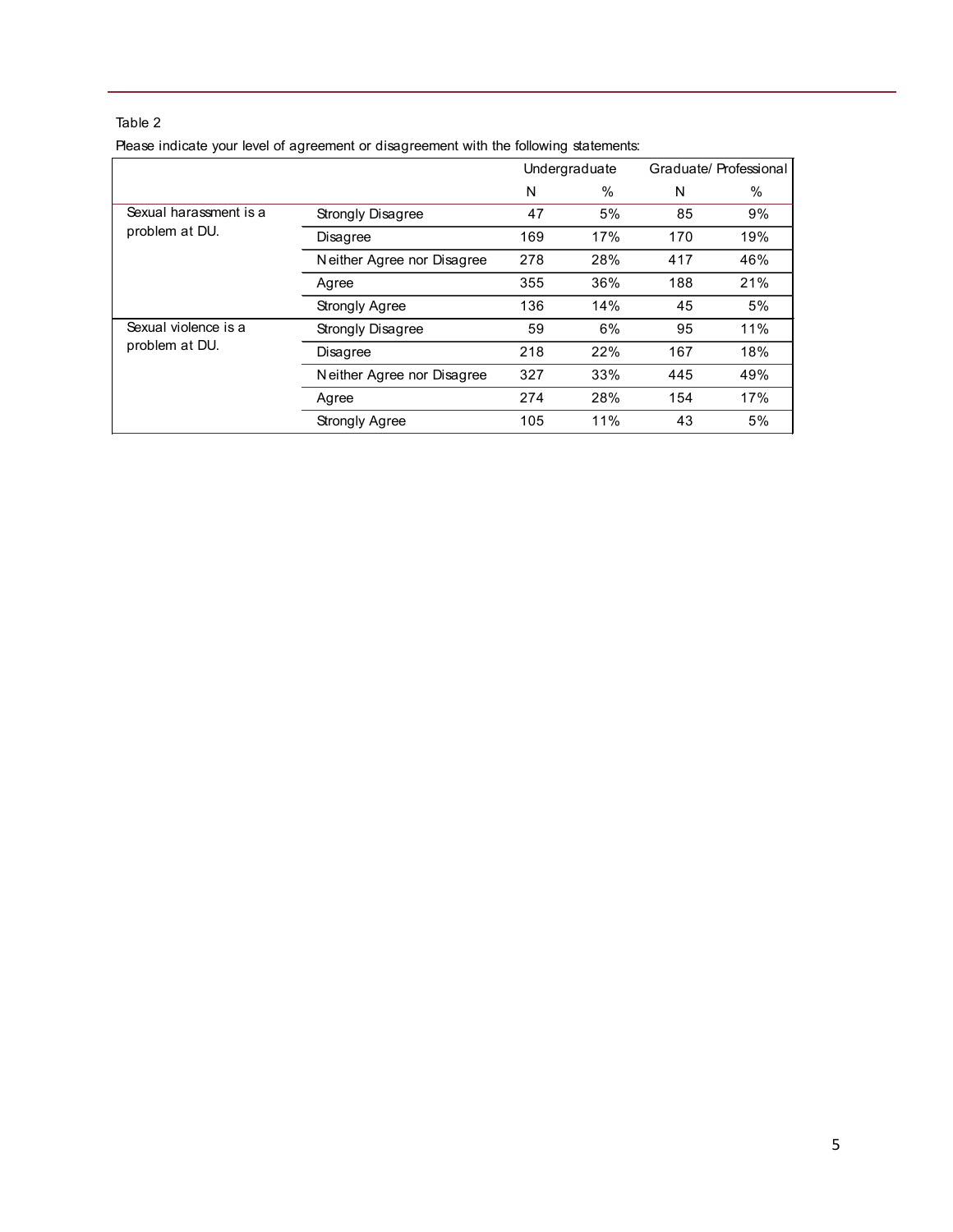# **Experience of Unwanted Sexual Harassment Behaviors**

While generally lower than rates reported in last year's results  $(1-2)$ % decrease), many of our students still report experiencing some form of unwanted sexual harassment during their time at DU (responding that it happens either, "rarely," "occasionally," "often," or "very often").

- 48% report that someone has made unwanted remarks about their body.
- 38% report that they have been exposed to environments where there were offensive jokes about their gender, gender identity, or sexual orientation.
- 37% report being the target of rumors and/or gossip.
- 47% have experienced non-verbal harassment (staring, gesturing, being followed, etc.).
- 18% report being sexually harassed online (e-mail, social media, blog postings, etc.).

Consistent with last year's results, undergraduate students report experiencing more sexual harassment than our graduate students.

Those who experienced sexually harassing behaviors identified the following groups as being responsible for the behavior:

- Among undergraduate students, the overwhelming majority of respondents  $(92\%)^3$  $(92\%)^3$  reported that a DU undergraduate student was responsible for the behavior in at least one instance.
- Among graduate students, the responsible parties were often identified as other graduate students  $(51\%)^4$  $(51\%)^4$  or undergraduate students  $(32\%)$ .<sup>[5](#page-6-2)</sup>
- While only  $12\%$ <sup>[6](#page-6-3)</sup> of respondents reported that the party responsible for unwanted sexual harassment was a faculty or staff member, this perception was significantly higher among graduate students, with  $23\%$ <sup>[7](#page-6-4)</sup> reporting that a faculty/staff member was responsible for the unwanted behavior that they experienced, but was an increase from 21% in 2017.
- $28\%$  $28\%$  $28\%$  of students<sup>8</sup> reported that the unwanted sexual harassment was by someone who was not a member of our community, or by some other category of person.

 $\overline{a}$ 

<span id="page-6-0"></span><sup>&</sup>lt;sup>3</sup> Representing 64.4% of all undergraduate students participating in the survey.

<span id="page-6-1"></span><sup>4</sup> Representing 22.95% of all graduate students participating in the survey.

<span id="page-6-2"></span><sup>&</sup>lt;sup>5</sup> Representing 14.3% of all graduate students participating in the survey.

<span id="page-6-3"></span><sup>6</sup> Representing 3.8% of all students participating in the survey.

<span id="page-6-4"></span> $7$  Representing 5.7% of all graduate students participating in the survey.

<span id="page-6-5"></span><sup>8</sup> Representing 16.14% of all students participating in the survey.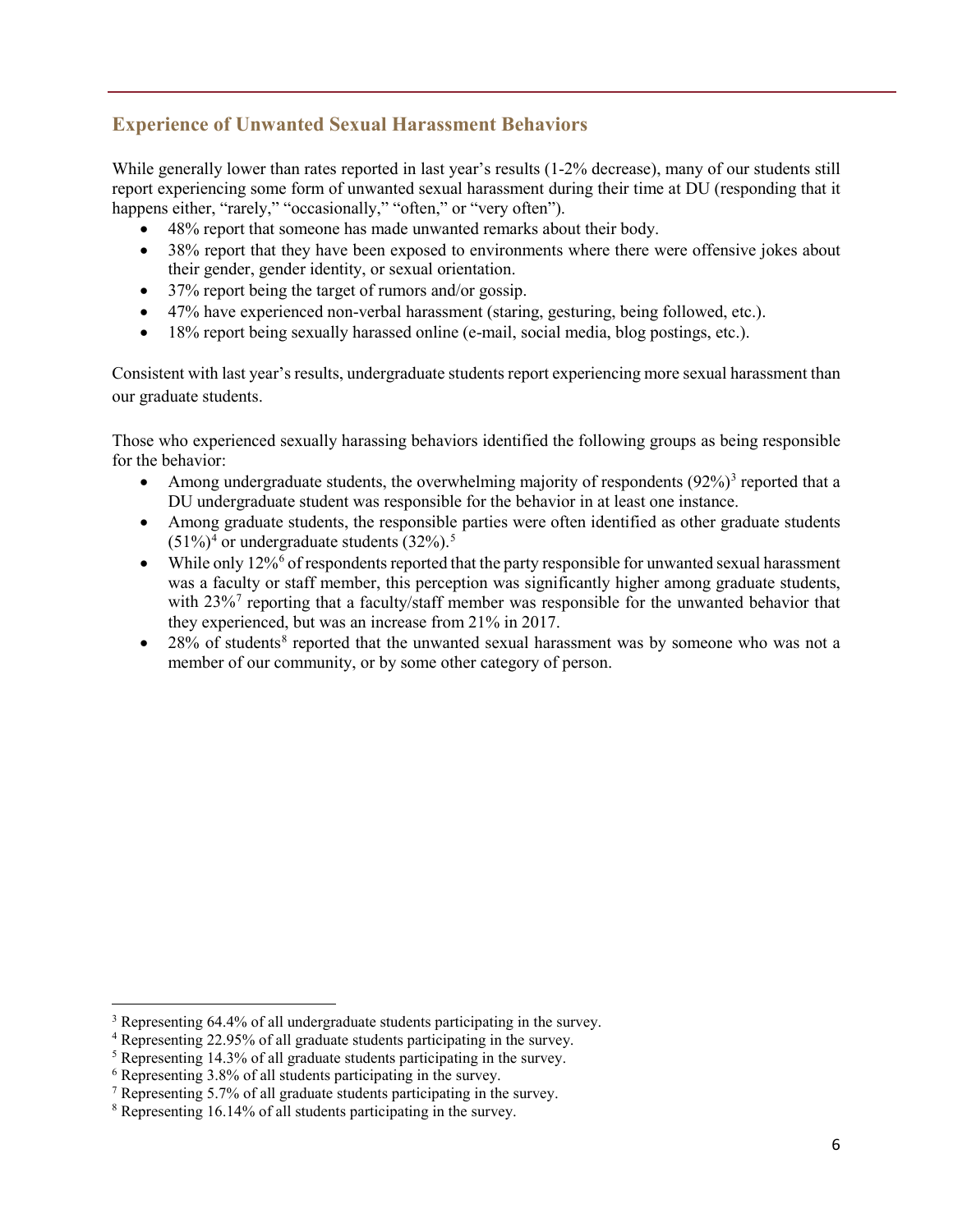During your time at DU, how often have you experienced the following unwanted behaviors while on campus, in areas adjacent to campus where members of the DU community tend to gather, or at events off-campus involving other members of the DU community?

|                                                         |               | N     | $\frac{0}{0}$ |
|---------------------------------------------------------|---------------|-------|---------------|
| Someone has made                                        | N ever        | 989   | 52%           |
| unwanted remarks about<br>my body.                      | Rarely        | 400   | 21%           |
|                                                         | Occasionally  | 351   | 19%           |
|                                                         | $O$ ften      | 128   | 7%            |
|                                                         | Very Often    | 27    | 1%            |
| Someone has targeted me                                 | N ever        | 1,166 | 62%           |
| in or exposed me to<br>environments where there         | Rarely        | 337   | 18%           |
| was offensive joking about                              | Occasionally  | 261   | 14%           |
| my gender, gender identity,                             | Often         | 100   | 5%            |
| or sexual orientation.                                  | Very Often    | 31    | 2%            |
| Someone has made me the                                 | <b>N</b> ever | 1,201 | 63%           |
| target of rumors and/ or<br>gossip.                     | Rarely        | 368   | 19%           |
|                                                         | Occasionally  | 207   | 11%           |
|                                                         | Often         | 67    | 4%            |
|                                                         | Very Often    | 49    | 3%            |
| Someone has nonverbally                                 | <b>N</b> ever | 1,014 | 53%           |
| harassed me (i.e., stared at<br>me, gestured to/ at me, | Rarely        | 348   | 18%           |
| followed me, or shunned                                 | Occasionally  | 310   | 16%           |
| $me.$ )                                                 | Often         | 154   | 8%            |
|                                                         | Very Often    | 70    | 4%            |
| Someone has sexually                                    | <b>N</b> ever | 1,552 | 82%           |
| harassed me online (email,                              | Rarely        | 222   | 12%           |
| social media, blog<br>postings).                        | Occasionally  | 78    | 4%            |
|                                                         | Often         | 27    | 1%            |
|                                                         | Very Often    | 17    | 1%            |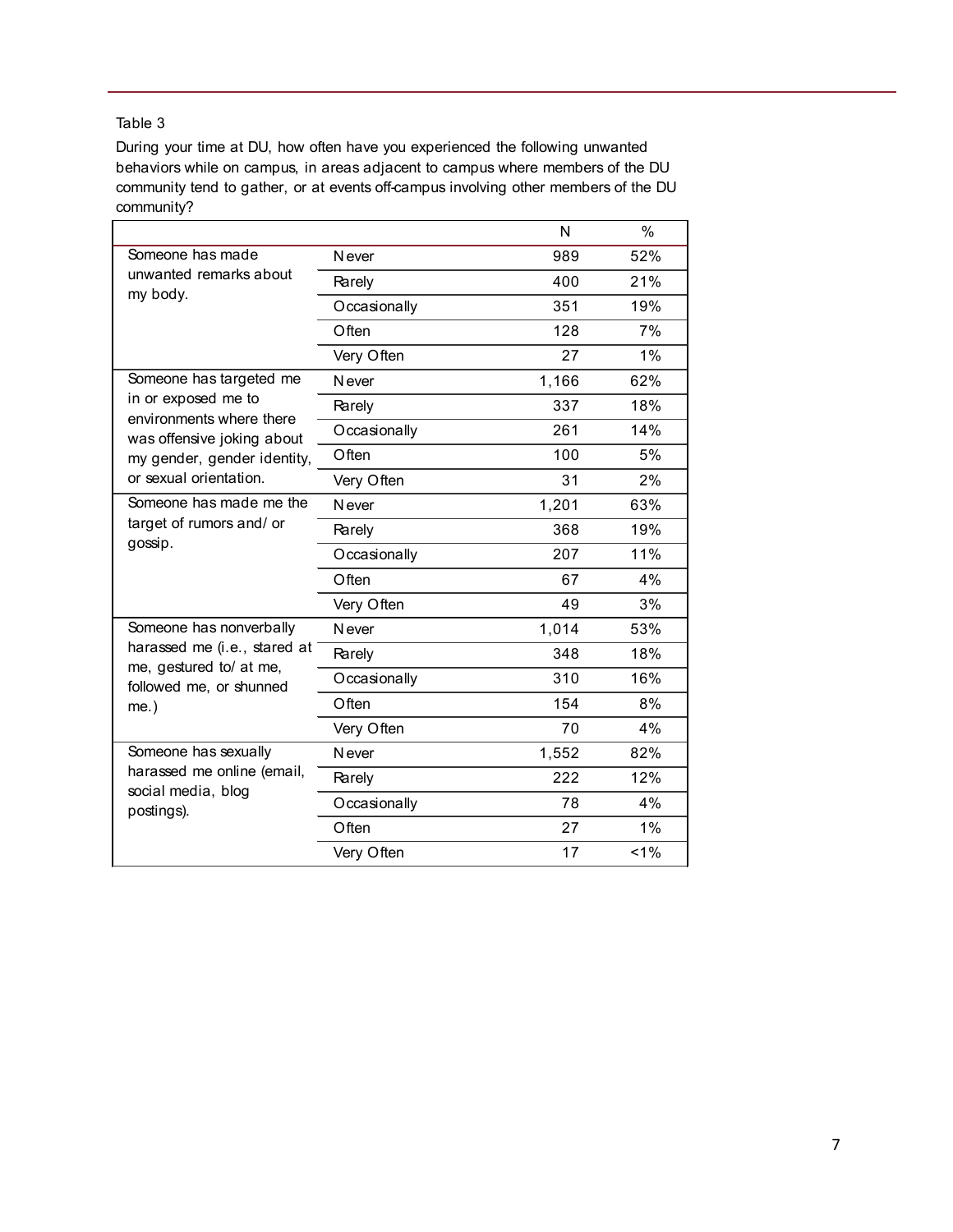Respondents who answered that they experienced unwanted behaviors "Very Often," "Often," "Occasionally," or "Rarely" were asked: Who was responsible for the unwanted behaviors you experienced? (Check all that apply.)

|                          | N   | $\%$ |
|--------------------------|-----|------|
| DU undergraduate student | 768 | 70%  |
| DU graduate student      | 245 | 22%  |
| DU faculty member        | 73  | 7%   |
| DU staff member          | 55  | 5%   |
| DU alumnus/ a            | 19  | 2%   |
| DU visitor or guest      | 153 | 14%  |
| Other                    | 135 | 12%  |

#### Table 5

Respondents who answered that they experienced unwanted behaviors "Very Often", "Often","Occasionally", or "Rarely", were asked: Did you know the person/ people responsible for the unwanted behaviors you experienced?

|                                                             |     | %   |
|-------------------------------------------------------------|-----|-----|
| I knew the person/ people                                   | 453 | 41% |
| I didn't know the person/ people                            | 470 | 43% |
| I knew the person/ people, I didn't know the person/ people | 182 | 16% |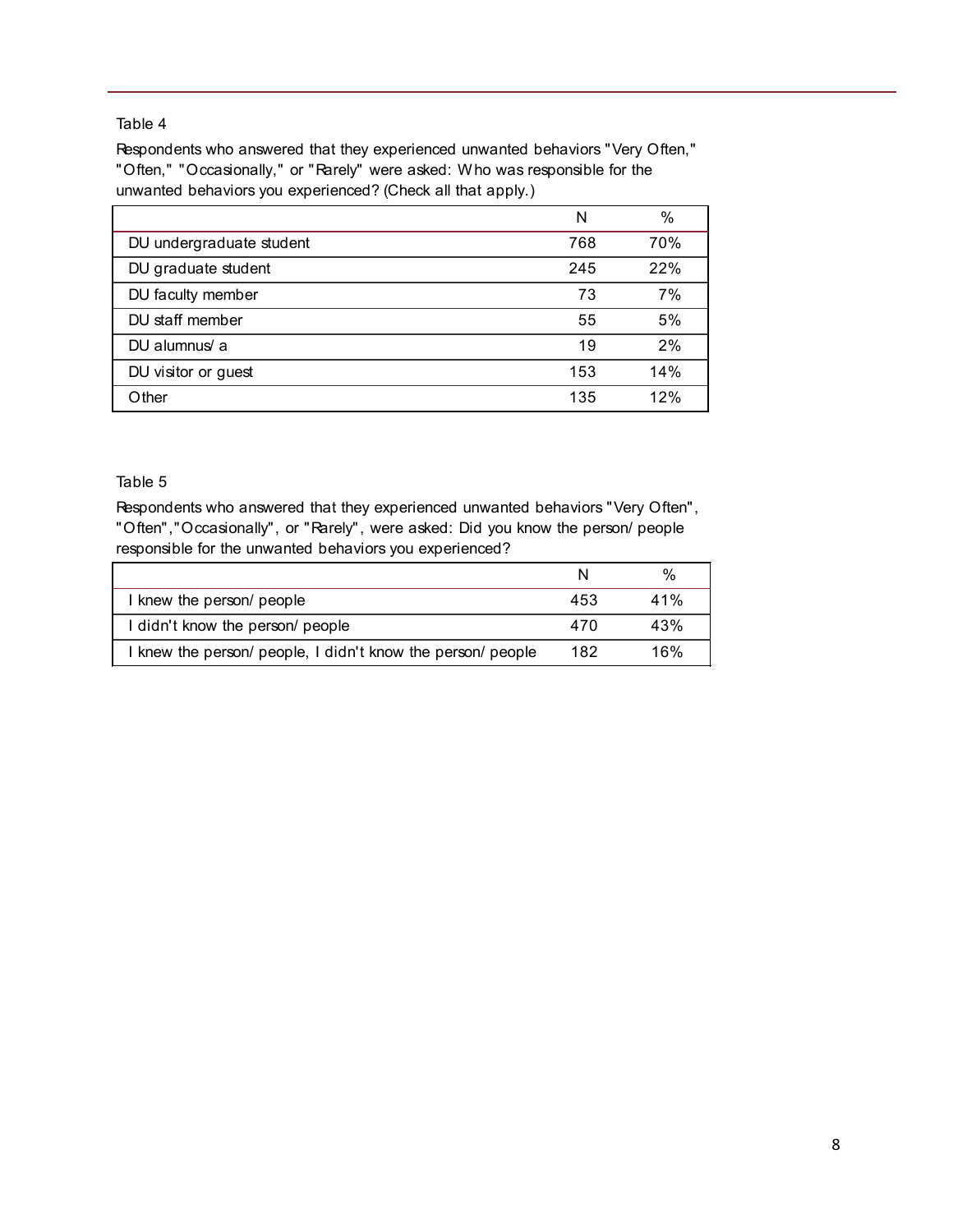During your time at DU, how often have you experienced the following unwanted behaviors while on campus, in areas adjacent to campus where members of the DU community tend to gather, or at events off-campus involving other members of the DU community?

|                                                         |               |     | Undergraduate | Graduate/ Professional |       |
|---------------------------------------------------------|---------------|-----|---------------|------------------------|-------|
|                                                         |               | N   | $\frac{0}{0}$ | N                      | $\%$  |
| Someone has made                                        | <b>N</b> ever | 397 | 40%           | 588                    | 65%   |
| unwanted remarks about                                  | Rarely        | 240 | 24%           | 159                    | 18%   |
| my body.                                                | Occasionally  | 236 | 24%           | 114                    | 13%   |
|                                                         | Often         | 94  | 10%           | 34                     | 4%    |
|                                                         | Very Often    | 19  | 2%            | 8                      | $1\%$ |
| Someone has targeted me                                 | <b>N</b> ever | 532 | 54%           | 629                    | 70%   |
| in or exposed me to<br>environments where there         | Rarely        | 202 | 20%           | 134                    | 15%   |
| was offensive joking about                              | Occasionally  | 168 | 17%           | 93                     | 10%   |
| my gender, gender identity,                             | Often         | 67  | 7%            | 33                     | 4%    |
| or sexual orientation.                                  | Very Often    | 18  | 2%            | 13                     | 1%    |
| Someone has made me the                                 | <b>N</b> ever | 535 | 54%           | 661                    | 73%   |
| target of rumors and/ or                                | Rarely        | 225 | 23%           | 142                    | 16%   |
| gossip.                                                 | Occasionally  | 147 | 15%           | 60                     | 7%    |
|                                                         | Often         | 45  | 5%            | 22                     | 2%    |
|                                                         | Very Often    | 32  | 3%            | 17                     | 2%    |
| Someone has nonverbally                                 | <b>N</b> ever | 410 | 42%           | 600                    | 66%   |
| harassed me (i.e., stared at<br>me, gestured to/ at me, | Rarely        | 222 | 23%           | 125                    | 14%   |
| followed me, or shunned                                 | Occasionally  | 194 | 20%           | 116                    | 13%   |
| $me.$ )                                                 | Often         | 114 | 12%           | 39                     | 4%    |
|                                                         | Very Often    | 46  | 5%            | 24                     | 3%    |
| Someone has sexually                                    | <b>N</b> ever | 758 | 77%           | 789                    | 87%   |
| harassed me online (email,<br>social media, blog        | Rarely        | 142 | 14%           | 79                     | 9%    |
| postings).                                              | Occasionally  | 55  | 6%            | 23                     | 3%    |
|                                                         | Often         | 19  | 2%            | 8                      | 1%    |
|                                                         | Very Often    | 13  | 1%            | 4                      | 1%    |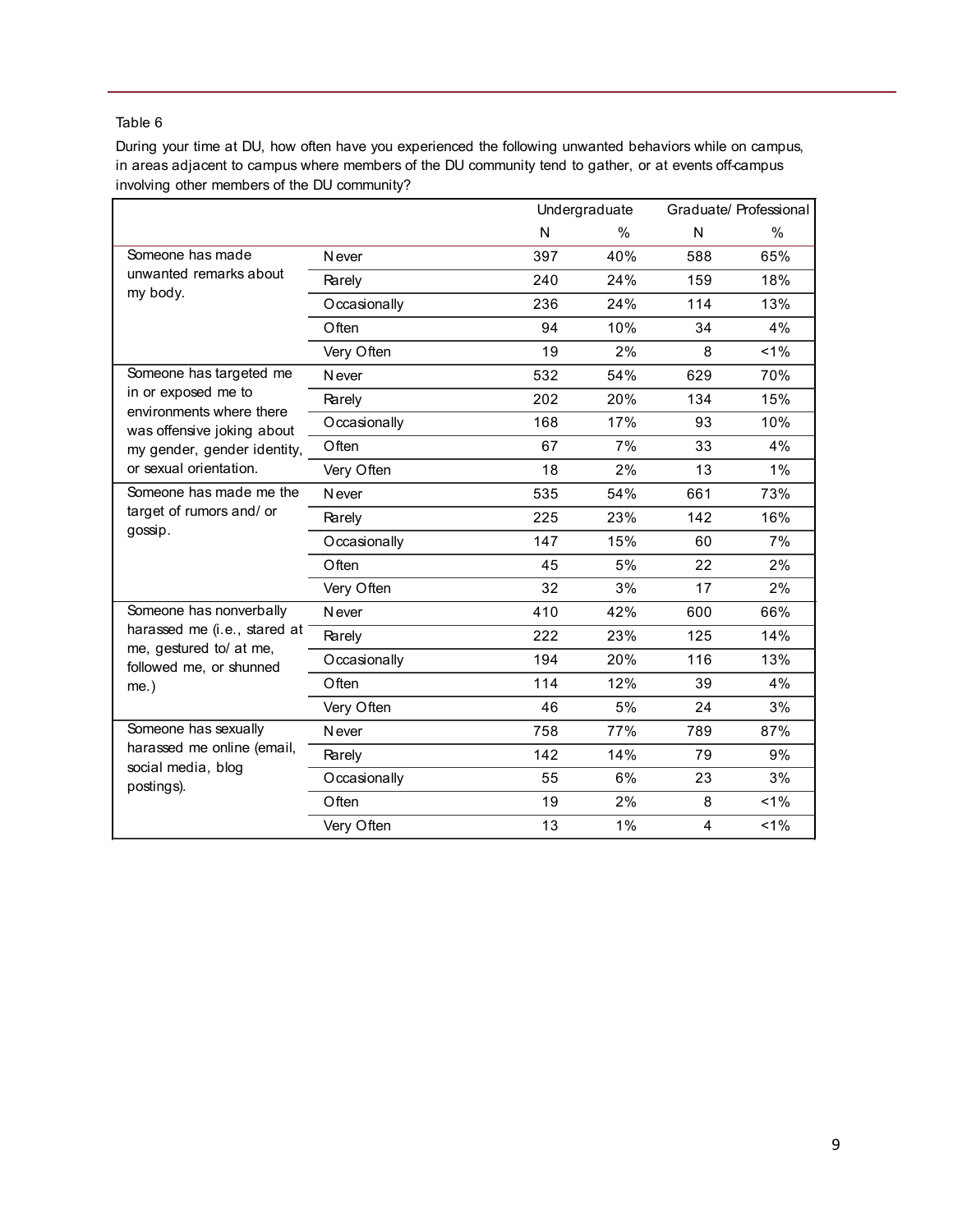Respondents who answered that they experienced unwanted behaviors "Very Often", "Often", "Occasionally", or "Rarely", were asked: Who was responsible for the unwanted behaviors you experienced? (Check all that apply.)

|                          |     | Undergraduate |     | Graduate/ Professional |
|--------------------------|-----|---------------|-----|------------------------|
|                          | N   | $\%$          | N   | %                      |
| DU undergraduate student | 637 | 92%           | 130 | 32%                    |
| DU graduate student      | 36  | 5%            | 208 | 51%                    |
| DU faculty member        | 21  | 3%            | 52  | 13%                    |
| DU staff member          | 15  | 2%            | 40  | 10%                    |
| DU alumnus/ a            | 10  | 1%            | 9   | 2%                     |
| DU visitor or guest      | 86  | 12%           | 67  | 16%                    |
| Other                    | 61  | 9%            | 74  | 18%                    |

#### Table 8

Respondents who answered that they experienced unwanted behaviors "Very Often", "Often", "Occasionally", or "Rarely", were asked: Did you know the person/ people responsible for the unwanted behaviors you experienced?

|                                                           | Undergraduate |      | Graduate/ Professional |     |
|-----------------------------------------------------------|---------------|------|------------------------|-----|
|                                                           | N             | $\%$ |                        | %   |
| I knew the person/ people                                 | 281           | 41%  | 172                    | 42% |
| I didn't know the person/ people                          | 280           | 40%  | 189                    | 46% |
| I knew the person/people, I didn't know the person/people | 132           | 19%  | 50                     | 12% |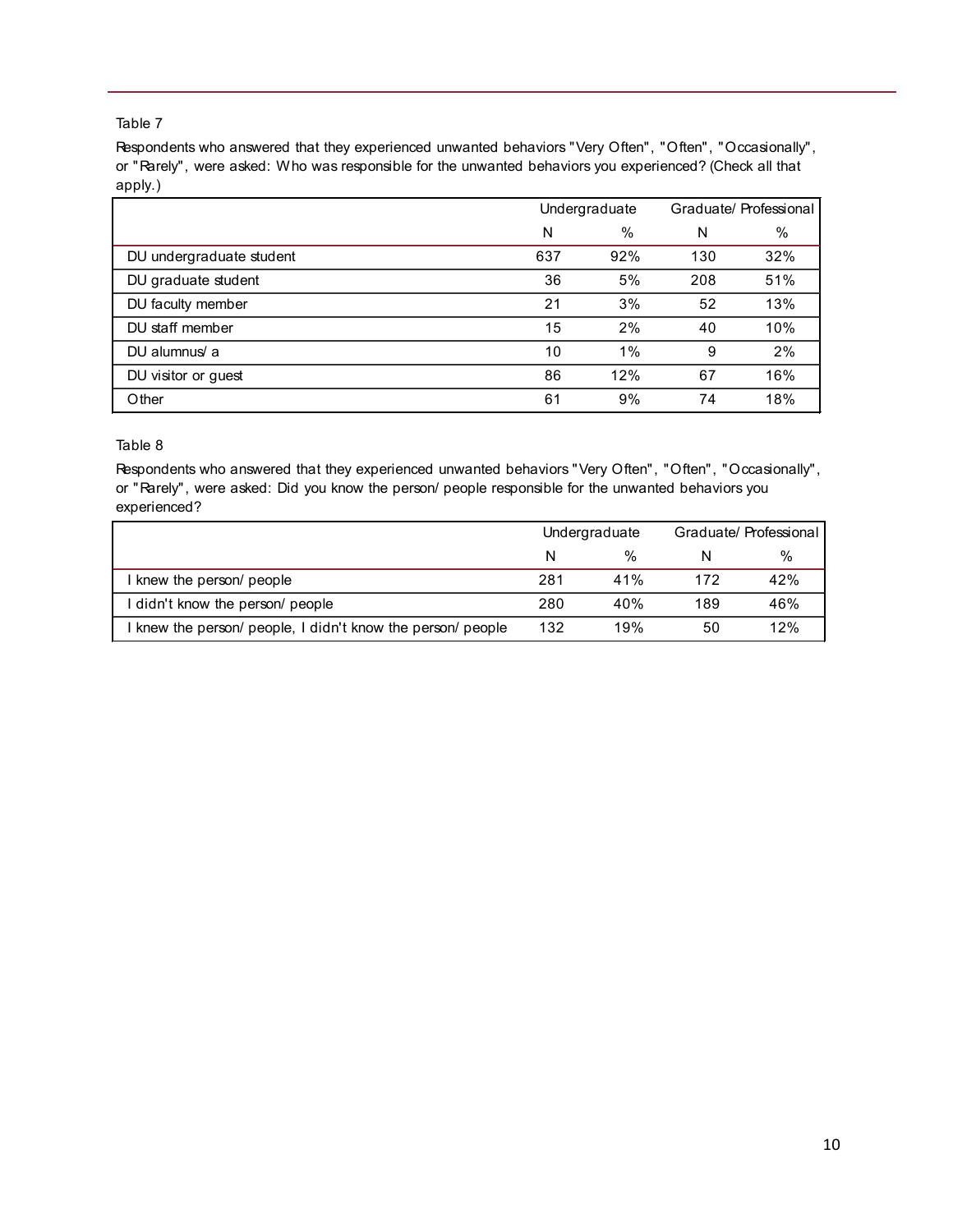# **Experience of Gender-Based Violence or Unwanted Sexual Behaviors**

While respondents in this year's survey indicate that they have experienced gender-based violence and unwanted sexual behaviors less frequently than the previous two year's respondents, many of our students still report that they have experienced some form of gender-based violence or unwanted sexual behavior since coming to DU (responding that it happens either, "rarely," "occasionally," "often," or "very often"). While still present, retaliatory acts in response to seeking help or reporting an unwanted sexual experience are less prominent than reported by last year's respondents.

- $\bullet$  28% reporting that someone has made unwanted physical contact with them (i.e. groping, grabbing, having someone brush up against me, or unwanted touch).<sup>[9](#page-11-0)</sup>
- 13% reporting that someone has sexually harassed them via phone calls and/or text messages.<sup>[10](#page-11-1)</sup>
- 7% reporting that a staff member, faculty member, or someone in an authoritative position over me has hit on or propositioned them.<sup>[11](#page-11-2)</sup>
- 7% reporting that someone has sexually penetrated them when "I did not want them to."<sup>[12](#page-11-3)</sup>
- 10% reporting that someone has spread rumors or gossip about them following an unwanted sexual experience.<sup>[13](#page-11-4)</sup>

A plurality of respondents (49%) indicated that the unwanted behaviors that they experienced occurred during the Fall Quarter of their first year on campus. This is a substantial decrease from 60% of respondents in the 2017 survey. While lower, almost half of respondents still responded that they experienced unwanted behaviors during their first months on-campus.

Student participants who indicate that they have experienced unwanted sexual behavior or gender-based violence report the following data about those responsible for the behavior:

- The large majority of undergraduate respondents  $(92\%)^{14}$  $(92\%)^{14}$  $(92\%)^{14}$  reported that those responsible for gender-based violence and unwanted sexual behaviors were other undergraduate students.
- For graduate respondents, the responsible parties were often identified as other graduate students  $(41\%)^{15}$  $(41\%)^{15}$  $(41\%)^{15}$  or undergraduate students  $(28\%)^{16}$  $(28\%)^{16}$  $(28\%)^{16}$ .
- 27% of graduate student respondents reported that the responsible party was a faculty or staff member.<sup>[17](#page-11-8)</sup>
- 6% of undergraduate students reported that the responsible party was a faculty or staff member.<sup>[18](#page-11-9)</sup>
- 23% of respondents reported that the behavior was by someone who was not a member of our community.

l

<span id="page-11-0"></span><sup>&</sup>lt;sup>9</sup> Compared to 33% in the 2017 survey.

<span id="page-11-1"></span><sup>&</sup>lt;sup>10</sup> Compared to 14% in the 2017 survey.

<span id="page-11-2"></span> $11$  An increase from 4.5% in the 2017 survey.

<span id="page-11-3"></span> $12$  An increase from 6.5% in the 2017 survey.

<span id="page-11-4"></span><sup>&</sup>lt;sup>13</sup> Compared to 11% in the 2017 survey.

<span id="page-11-5"></span><sup>&</sup>lt;sup>14</sup> Representing 41% of all undergraduate survey participants.

<span id="page-11-6"></span><sup>&</sup>lt;sup>15</sup> Representing only 6.7% of all graduate survey participants.

<span id="page-11-7"></span><sup>&</sup>lt;sup>16</sup> Representing only 4.6% of all graduate survey participants.

<span id="page-11-8"></span> $17$  Representing only 3.3% of all graduate survey participants.

<span id="page-11-9"></span><sup>&</sup>lt;sup>18</sup> Representing only 2.3% of all undergraduate survey participants.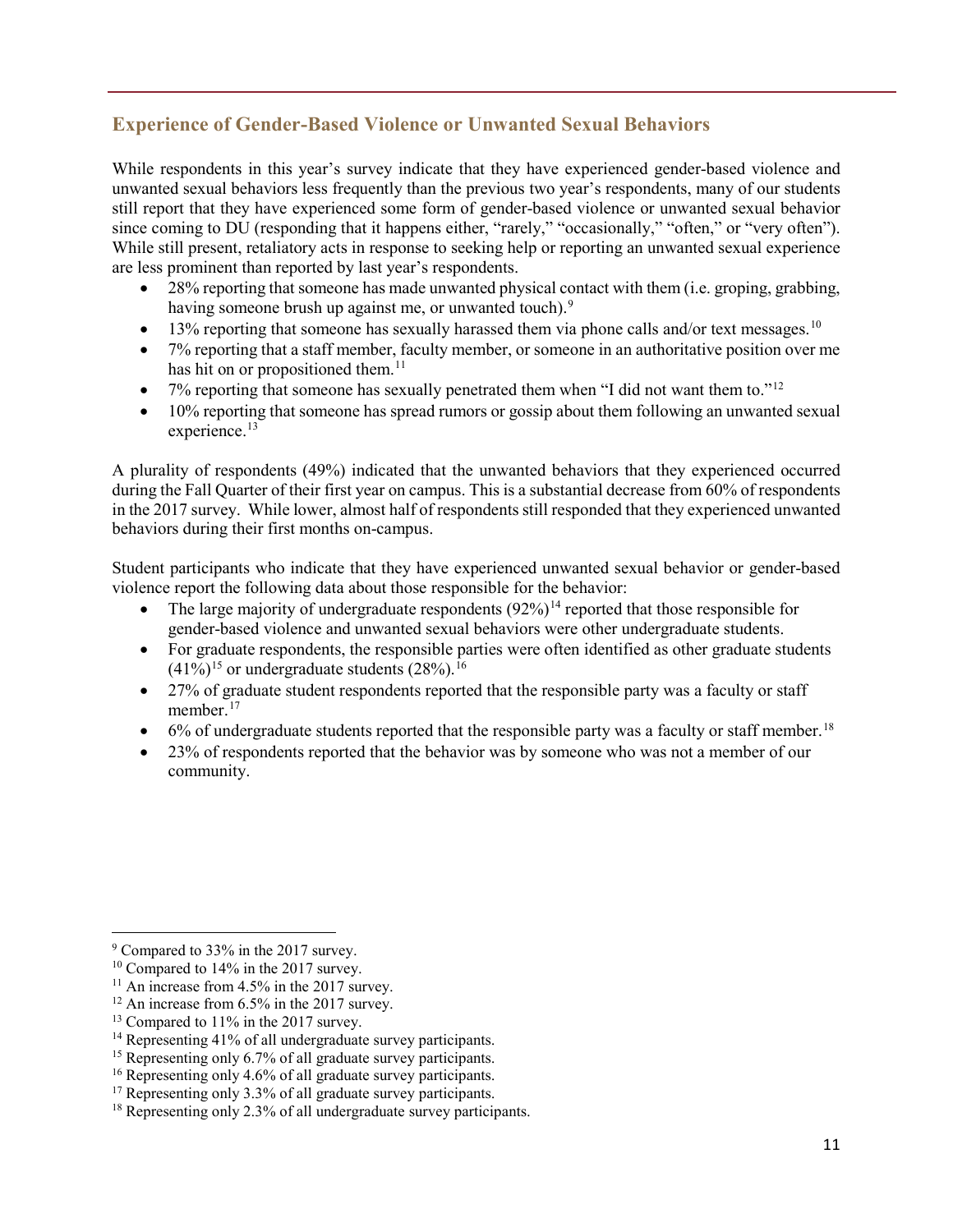During your time at DU, how often have you experienced the following unwanted behaviors while on campus, in areas adjacent to campus where members of the DU community tend to gather, or at events off-campus involving other members of the DU community?

|                                                                                                                                                              |               | N     | %     |
|--------------------------------------------------------------------------------------------------------------------------------------------------------------|---------------|-------|-------|
| Someone has sexually                                                                                                                                         | <b>N</b> ever | 1,592 | 87%   |
| harassed me via phone<br>calls and/ or text messages.                                                                                                        | Rarely        | 149   | 8%    |
|                                                                                                                                                              | Occasionally  | 58    | 3%    |
|                                                                                                                                                              | Often         | 15    | 1%    |
|                                                                                                                                                              | Very Often    | 11    | 1%    |
| A staff member, faculty                                                                                                                                      | <b>N</b> ever | 1,700 | 93%   |
| member, or someone in an<br>authoritative position over                                                                                                      | Rarely        | 83    | 5%    |
| me has hit on or                                                                                                                                             | Occasionally  | 31    | 2%    |
| propositioned me.                                                                                                                                            | Often         | 5     | 1%    |
|                                                                                                                                                              | Very Often    | 3     | 1%    |
| Someone has made<br>unwanted physical contact<br>with me (i.e., groping,<br>grabbing, having someone<br>intentionally brush against<br>me, or other unwanted | <b>Never</b>  | 1,300 | 72%   |
|                                                                                                                                                              | Rarely        | 252   | 14%   |
|                                                                                                                                                              | Occasionally  | 172   | 9%    |
|                                                                                                                                                              | Often         | 70    | 4%    |
| touch.)                                                                                                                                                      | Very Often    | 22    | 1%    |
| Someone has sexually                                                                                                                                         | <b>N</b> ever | 1,685 | 93%   |
| penetrated me when I did<br>not want them to.                                                                                                                | Rarely        | 65    | 4%    |
|                                                                                                                                                              | Occasionally  | 46    | 3%    |
|                                                                                                                                                              | Often         | 9     | $1\%$ |
|                                                                                                                                                              | Very Often    | 12    | 1%    |
| Someone has spread rumors                                                                                                                                    | <b>N</b> ever | 1,630 | 90%   |
| or gossip about me                                                                                                                                           | Rarely        | 102   | 6%    |
| following an unwanted<br>sexual experience.                                                                                                                  | Occasionally  | 56    | 3%    |
|                                                                                                                                                              | Often         | 17    | 1%    |
|                                                                                                                                                              | Very Often    | 14    | 1%    |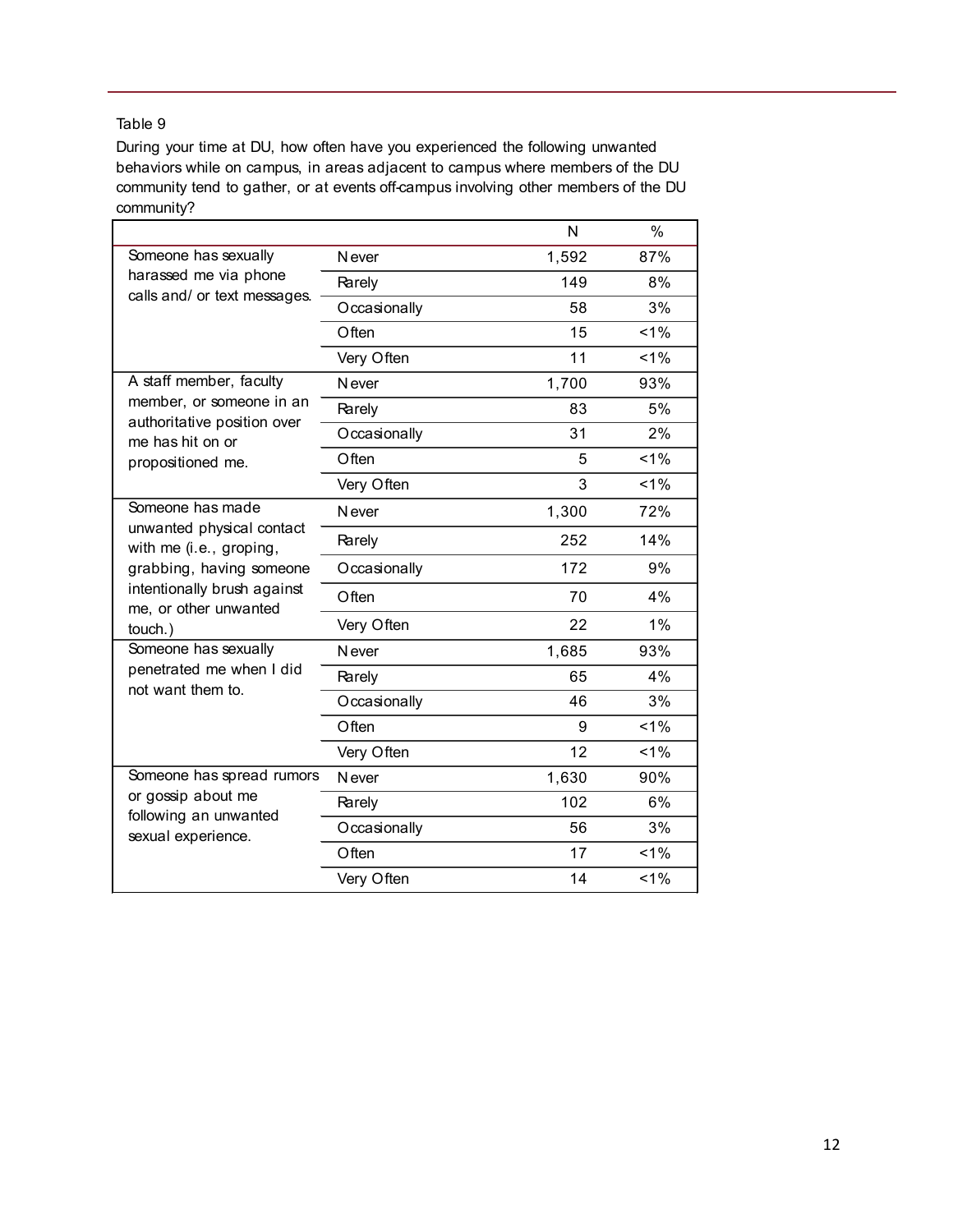Respondents who answered that they experienced unwanted behaviors "Very Often", "Often","Occasionally", or "Rarely", were asked: Who was responsible for the unwanted behaviors you experienced? (Check all that apply.)

|                          | N   | %   |
|--------------------------|-----|-----|
| DU undergraduate student | 450 | 76% |
| DU graduate student      | 76  | 13% |
| DU faculty member        | 44  | 7%  |
| DU staff member          | 19  | 3%  |
| DU alumnus/ a            | 12  | 2%  |
| DU visitor or guest      | 74  | 12% |
| Other                    | 65  | 11% |

#### Table 11

Respondents who answered that they experienced unwanted behaviors "Very Often", "Often","Occasionally", or "Rarely", were asked: Did you know the person/ people responsible for the unwanted behaviors you experienced?

|                                                             |     | $\%$ |
|-------------------------------------------------------------|-----|------|
| I knew the person/ people                                   | 299 | 49%  |
| I didn't know the person/ people                            | 208 | 34%  |
| I knew the person/ people, I didn't know the person/ people | 98  | 16%  |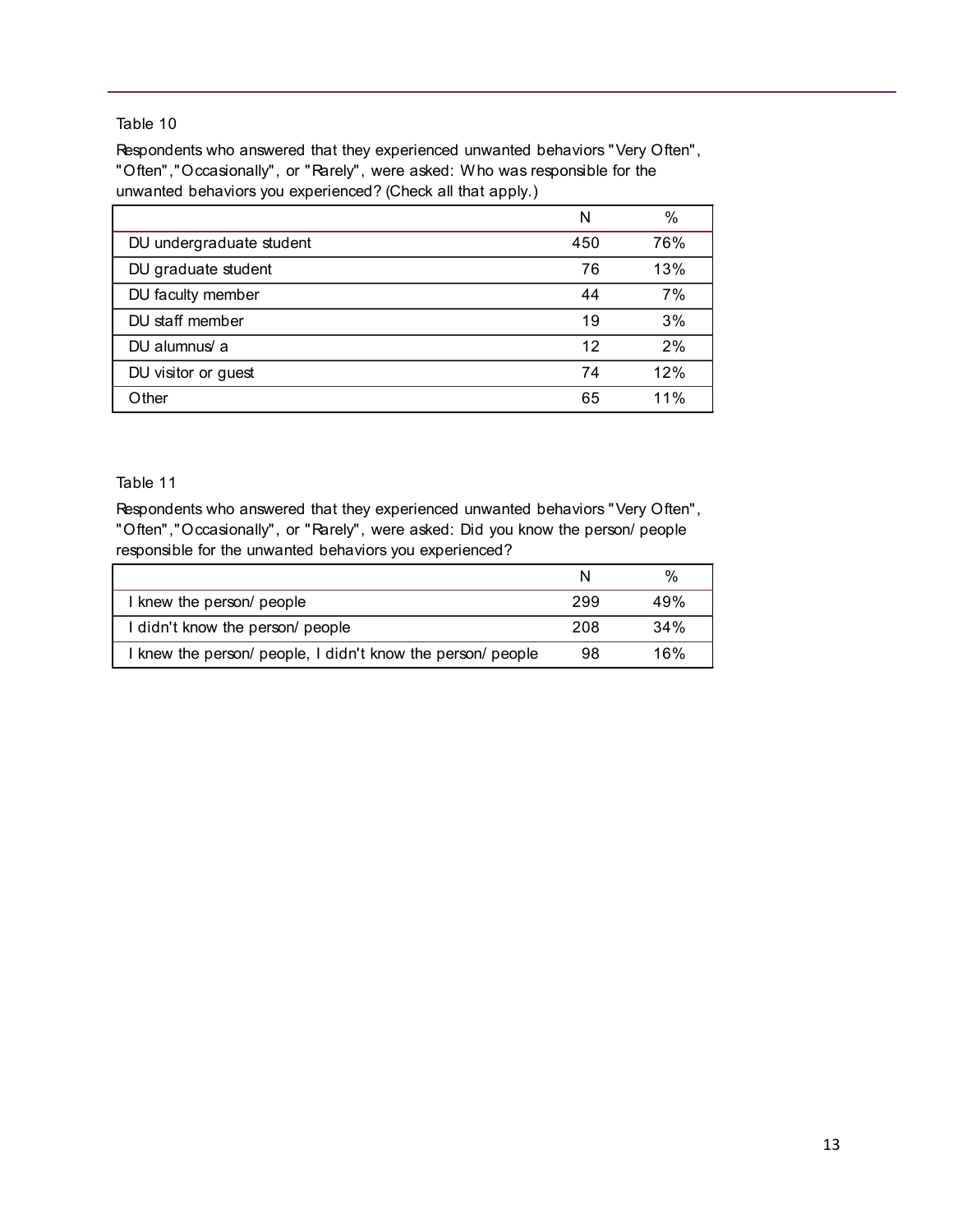During your time at DU, how often have you experienced the following unwanted behaviors while on campus, in areas adjacent to campus where members of the DU community tend to gather, or at events off-campus involving other members of the DU community?

|                                                                                                |               |                | Undergraduate |                | Graduate/ Professional |
|------------------------------------------------------------------------------------------------|---------------|----------------|---------------|----------------|------------------------|
|                                                                                                |               | N              | $\%$          | N              | $\%$                   |
| Someone has sexually                                                                           | <b>N</b> ever | 768            | 81%           | 819            | 94%                    |
| harassed me via phone                                                                          | Rarely        | 113            | 12%           | 36             | 4%                     |
| calls and/ or text messages.                                                                   | Occasionally  | 46             | 5%            | 12             | 1%                     |
|                                                                                                | Often         | 14             | 1%            | $\mathbf{1}$   | 1%                     |
|                                                                                                | Very Often    | 9              | 1%            | $\overline{2}$ | 1%                     |
| A staff member, faculty                                                                        | <b>N</b> ever | 875            | 92%           | 820            | 94%                    |
| member, or someone in an                                                                       | Rarely        | 51             | 5%            | 32             | 4%                     |
| authoritative position over<br>me has hit on or                                                | Occasionally  | 17             | 2%            | 14             | 2%                     |
| propositioned me.                                                                              | Often         | 3              | 1%            | $\overline{2}$ | 1%                     |
|                                                                                                | Very Often    | $\overline{2}$ | 1%            | $\mathbf{1}$   | 1%                     |
| Someone has made                                                                               | <b>N</b> ever | 544            | 58%           | 751            | 87%                    |
| unwanted physical contact<br>with me (i.e., groping,                                           | Rarely        | 179            | 19%           | 73             | 8%                     |
| grabbing, having someone                                                                       | Occasionally  | 141            | 15%           | 31             | 4%                     |
| intentionally brush against<br>me, or other unwanted                                           | Often         | 62             | 7%            | 8              | $< 1\%$                |
| touch.)                                                                                        | Very Often    | 20             | 2%            | $\mathcal{P}$  | $< 1\%$                |
| Someone has sexually                                                                           | <b>N</b> ever | 838            | 89%           | 842            | 97%                    |
| penetrated me when I did<br>not want them to.                                                  | Rarely        | 46             | 5%            | 19             | 2%                     |
|                                                                                                | Occasionally  | 42             | 4%            | 4              | 1%                     |
|                                                                                                | Often         | 8              | 1%            | $\mathbf{1}$   | 1%                     |
|                                                                                                | Very Often    | 11             | $1\%$         | $\mathbf{1}$   | 1%                     |
| Someone has spread rumors<br>or gossip about me<br>following an unwanted<br>sexual experience. | N ever        | 792            | 84%           | 833            | 96%                    |
|                                                                                                | Rarely        | 81             | 9%            | 21             | 2%                     |
|                                                                                                | Occasionally  | 47             | 5%            | 9              | 1%                     |
|                                                                                                | Often         | 14             | 1%            | 3              | $< 1\%$                |
|                                                                                                | Very Often    | 12             | $1\%$         | $\overline{2}$ | 1%                     |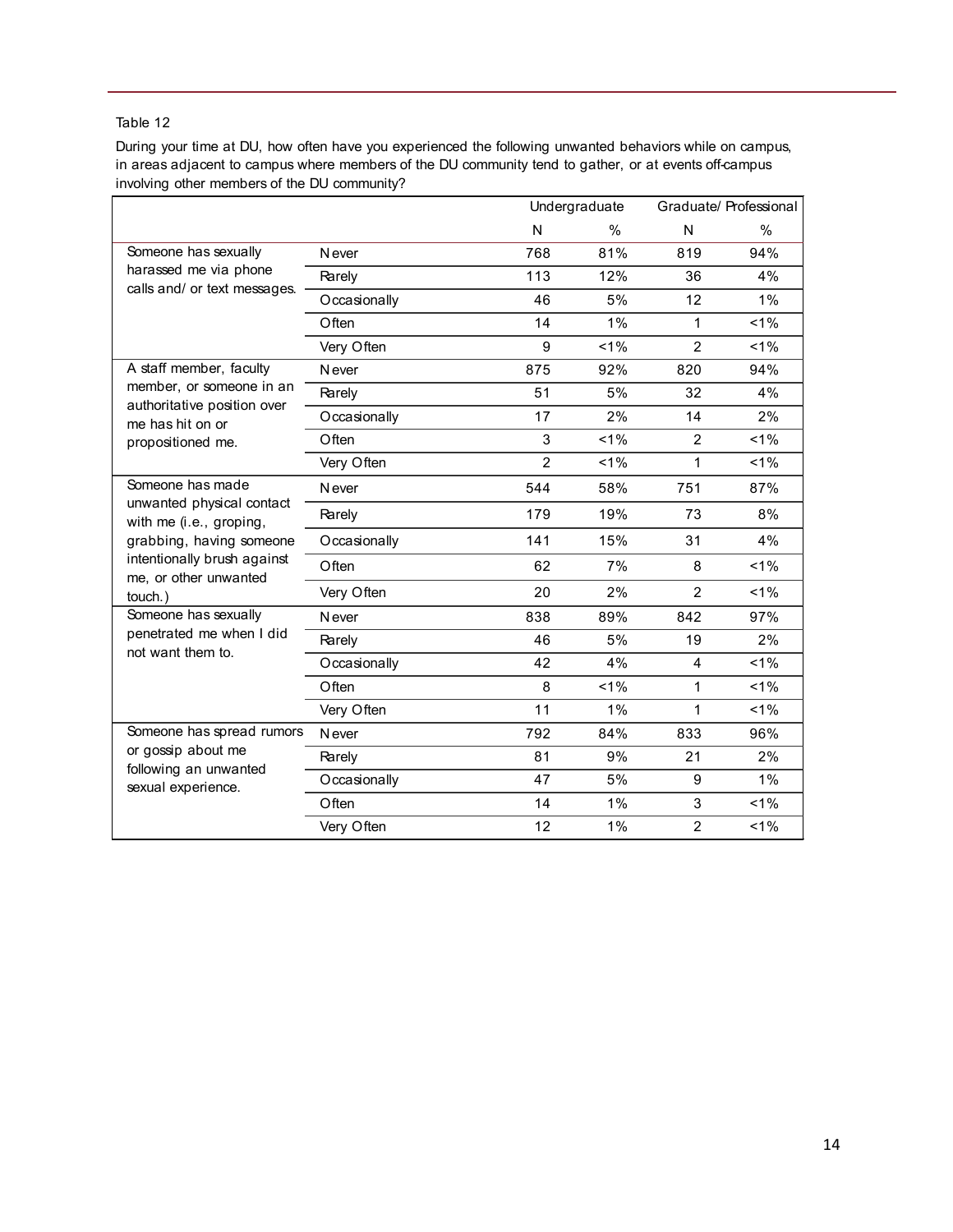Respondents who answered that they experienced unwanted behaviors "Very Often", "Often","Occasionally", or "Rarely", were asked: Who was responsible for the unwanted behaviors you experienced? (Check all that apply.)

|                          | Undergraduate |      | Graduate/ Professional |     |
|--------------------------|---------------|------|------------------------|-----|
|                          | N             | $\%$ | N                      | %   |
| DU undergraduate student | 408           | 92%  | 42                     | 28% |
| DU graduate student      | 15            | 3%   | 61                     | 41% |
| DU faculty member        | 16            | 4%   | 28                     | 19% |
| DU staff member          | 7             | 2%   | 12                     | 8%  |
| DU alumnus/ a            | 10            | 2%   | 2                      | 1%  |
| DU visitor or guest      | 45            | 10%  | 29                     | 19% |
| Other                    | 43            | 10%  | 22                     | 15% |

Table 14

Respondents who answered that they experienced unwanted behaviors "Very Often", "Often","Occasionally", or "Rarely", were asked: Did you know the person/ people responsible for the unwanted behaviors you experienced?

|                                                           | Undergraduate |     | Graduate/ Professional |               |
|-----------------------------------------------------------|---------------|-----|------------------------|---------------|
|                                                           |               | %   |                        | $\frac{0}{0}$ |
| I knew the person/ people                                 | 222           | 49% |                        | 51%           |
| I didn't know the person/ people                          | 147           | 32% | 61                     | 40%           |
| knew the person/ people, I didn't know the person/ people | 84            | 19% | 14                     | 9%            |

#### Table 15

Respondents who answered that they experienced unwanted behaviors "Very Often", "Often","Occasionally", or "Rarely", were asked: Did any of the unwanted behaviors that you experienced occur during the Fall Quarter of your first year on campus?

|                  | N   | %   |
|------------------|-----|-----|
| N٥               | 215 | 35% |
| Yes              | 299 | 49% |
| I can't remember | 99  | 16% |

Table 16

Respondents who answered that they experienced unwanted behaviors "Very Often", "Often","Occasionally", or "Rarely", were asked: Did any of the unwanted behaviors that you experienced occur during the Fall Quarter of your first year on campus?

|                  | Undergraduate |     | Graduate/ Professional |      |
|------------------|---------------|-----|------------------------|------|
|                  | N             | %   | N                      | $\%$ |
| No               | 151           | 33% | 64                     | 42%  |
| Yes              | 238           | 52% | 61                     | 40%  |
| I can't remember | 71            | 15% | 28                     | 18%  |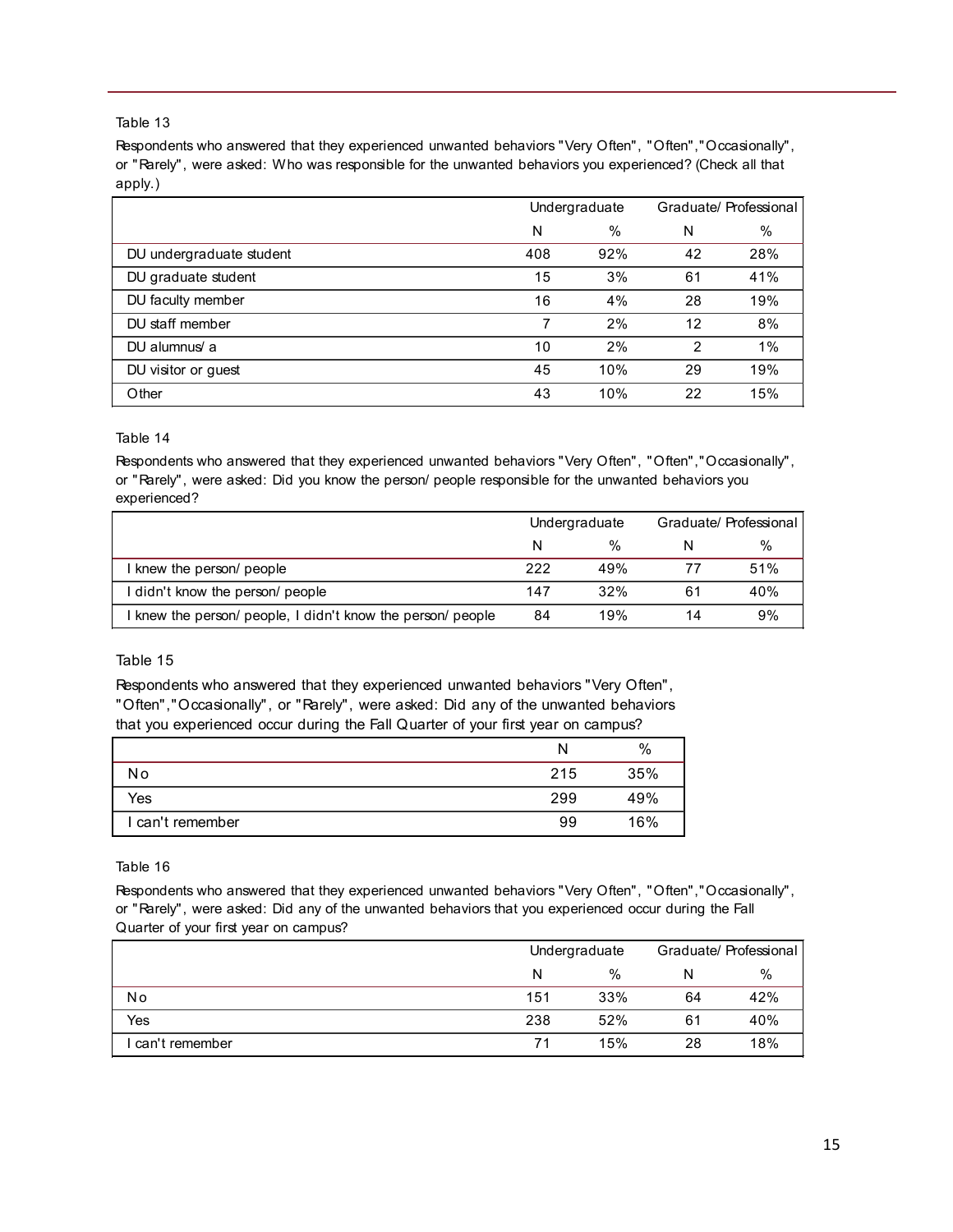# **Campus Programs Attended**

Consistent with last year's data, a majority of our students are not participating in programming and events that focus on preventing gender-based violence.

#### Table 17

Please indicate which campus programs you have attended or participated in within the past year. (Check all that apply.)

|                                                                                       | N   | $\%$    |
|---------------------------------------------------------------------------------------|-----|---------|
| I have not attended/ participated in any of these programs                            | 819 | 47%     |
| "BOSS" Bystander Intervention Training                                                | 266 | 15%     |
| Vagina Monologues                                                                     | 123 | 7%      |
| Clothesline Project, Anderson Academic Commons                                        | 39  | 2%      |
| Denim Day                                                                             | 330 | 19%     |
| Theater Delta's "How 'Bout That Party" Orientation<br>Interactive Theater             | 219 | 13%     |
| Dive-In Movie                                                                         | 3   | $< 1\%$ |
| Consent Fair                                                                          | 108 | 6%      |
| Title IX Training                                                                     | 192 | 11%     |
| Online Sexual Assault Prevention for Undergraduates Pre-<br><b>Orientation Module</b> | 246 | 14%     |
| #MeToo, You Too: Let's Take Back the Night                                            | 104 | 6%      |
| Support a Survivor Training                                                           | 45  | 3%      |
| <b>HerDU Conference</b>                                                               | 47  | 3%      |
| Love, Sex, Health Week                                                                | 156 | 9%      |
| DU After Dark event                                                                   | 138 | 8%      |
| "Intervene: DU" Active Bystander Training                                             | 337 | 20%     |
| Healing the Wounded Heart Art Exhibit, Women's College                                | 14  | $< 1\%$ |
| Survivor Yoga                                                                         | 7   | $< 1\%$ |

#### **Reasons for not attending**

#### Table 18

Respondents who indicated they did not attend or participate in any of these programs were asked: Can you share why you did not attend or participate in these programs? (Check all that apply.)

|                                                              | N   | $\%$ |
|--------------------------------------------------------------|-----|------|
| Scheduling conflict(s)                                       | 225 | 28%  |
| I didn't know about them                                     | 576 | 71%  |
| I believed that these events might be emotionally triggering | 36  | 4%   |
| I had no interest in these topics                            | 127 | 16%  |
| I didn't feel that I would be welcome at these events        | 44  | 5%   |
| Other reason(s) (please specify)                             | 120 | 15%  |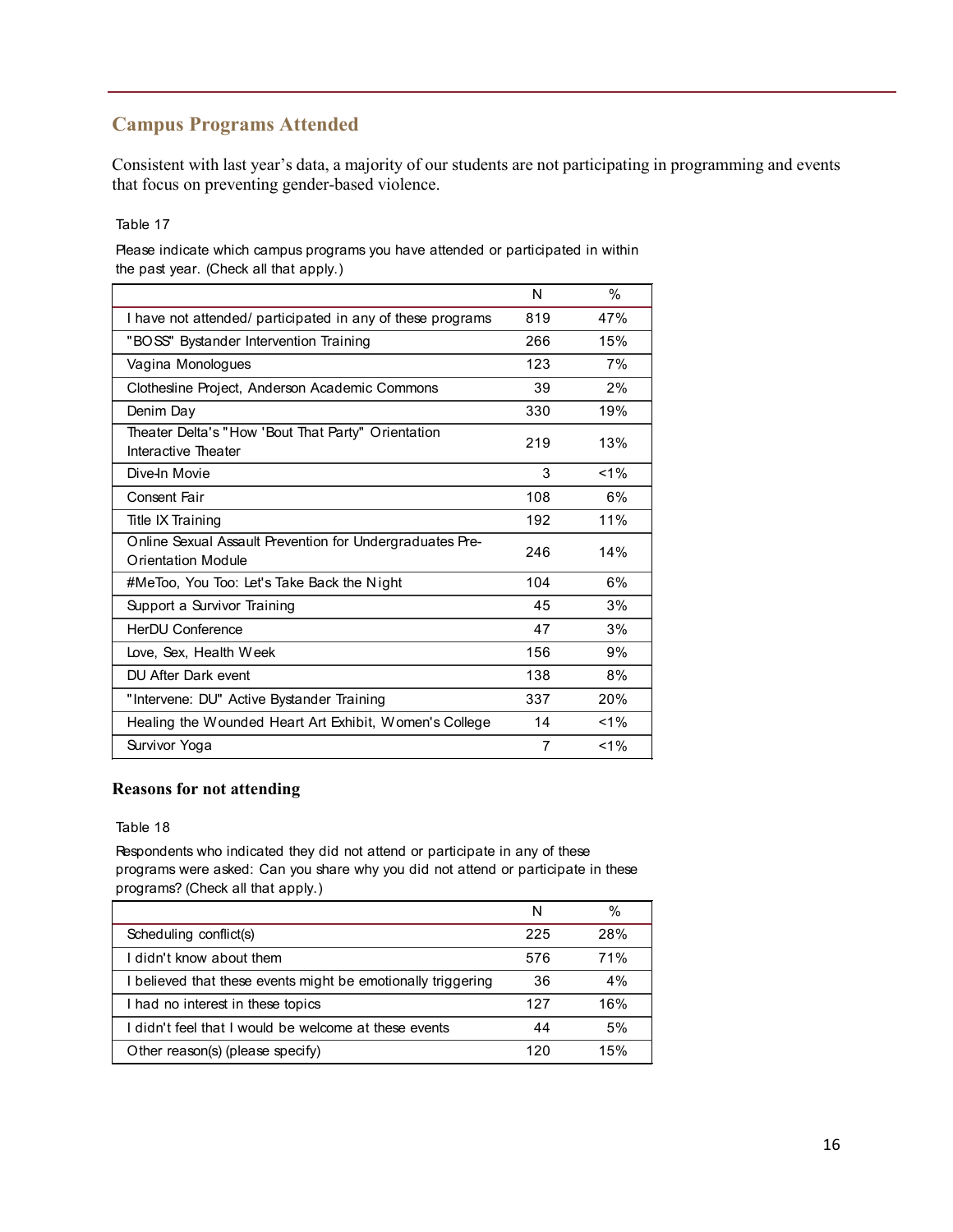Please indicate which campus programs you have attended or participated in within the past year. (Check all that apply.)

|                                                                                | Undergraduate |         | Graduate/ Professional |         |
|--------------------------------------------------------------------------------|---------------|---------|------------------------|---------|
|                                                                                | N             | $\%$    | N                      | $\%$    |
| I have not attended/ participated in any of these programs                     | 215           | 24%     | 602                    | 74%     |
| "BOSS" Bystander Intervention Training                                         | 239           | 26%     | 27                     | 3%      |
| Vagina Monologues                                                              | 93            | 10%     | 30                     | 4%      |
| Clothesline Project, Anderson Academic Commons                                 | 27            | 3%      | 12                     | $1\%$   |
| Denim Day                                                                      | 236           | 26%     | 93                     | 11%     |
| Theater Delta's "How 'Bout That Party" Orientation<br>Interactive Theater      | 214           | 24%     | 5                      | $< 1\%$ |
| Dive-In Movie                                                                  | $\mathcal{P}$ | $< 1\%$ | $\mathbf{1}$           | $< 1\%$ |
| Consent Fair                                                                   | 90            | 10%     | 18                     | 2%      |
| Title IX Training                                                              | 76            | 8%      | 113                    | 14%     |
| Online Sexual Assault Prevention for Undergraduates Pre-<br>Orientation Module | 238           | 26%     | 8                      | $< 1\%$ |
| #MeToo, You Too: Let's Take Back the Night                                     | 76            | 8%      | 28                     | 3%      |
| Support a Survivor Training                                                    | 33            | 4%      | 12                     | $1\%$   |
| <b>HerDU Conference</b>                                                        | 17            | 2%      | 29                     | 4%      |
| Love, Sex, Health Week                                                         | 136           | 15%     | 20                     | 2%      |
| DU After Dark event                                                            | 116           | 13%     | 22                     | 3%      |
| "Intervene: DU" Active Bystander Training                                      | 315           | 35%     | 22                     | 3%      |
| Healing the Wounded Heart Art Exhibit, Women's College                         | 13            | 1%      | 1                      | $< 1\%$ |
| Survivor Yoga                                                                  | 3             | $< 1\%$ | 4                      | $1\%$   |

#### Table 20

Respondents who indicated they did not attend or participate in any of these programs were asked: Can you share why you did not attend or participate in these programs? (Check all that apply.)

|                                                            | Undergraduate |      | Graduate/ Professional |      |
|------------------------------------------------------------|---------------|------|------------------------|------|
|                                                            | N             | $\%$ | N                      | $\%$ |
| Scheduling conflict(s)                                     | 76            | 36%  | 149                    | 25%  |
| didn't know about them                                     | 132           | 62%  | 443                    | 74%  |
| believed that these events might be emotionally triggering | 17            | 8%   | 19                     | 3%   |
| I had no interest in these topics                          | 51            | 24%  | 74                     | 12%  |
| I didn't feel that I would be welcome at these events      | 17            | 8%   | 27                     | 5%   |
| Other reason(s) (please specify)                           | 26            | 12%  | 94                     | 16%  |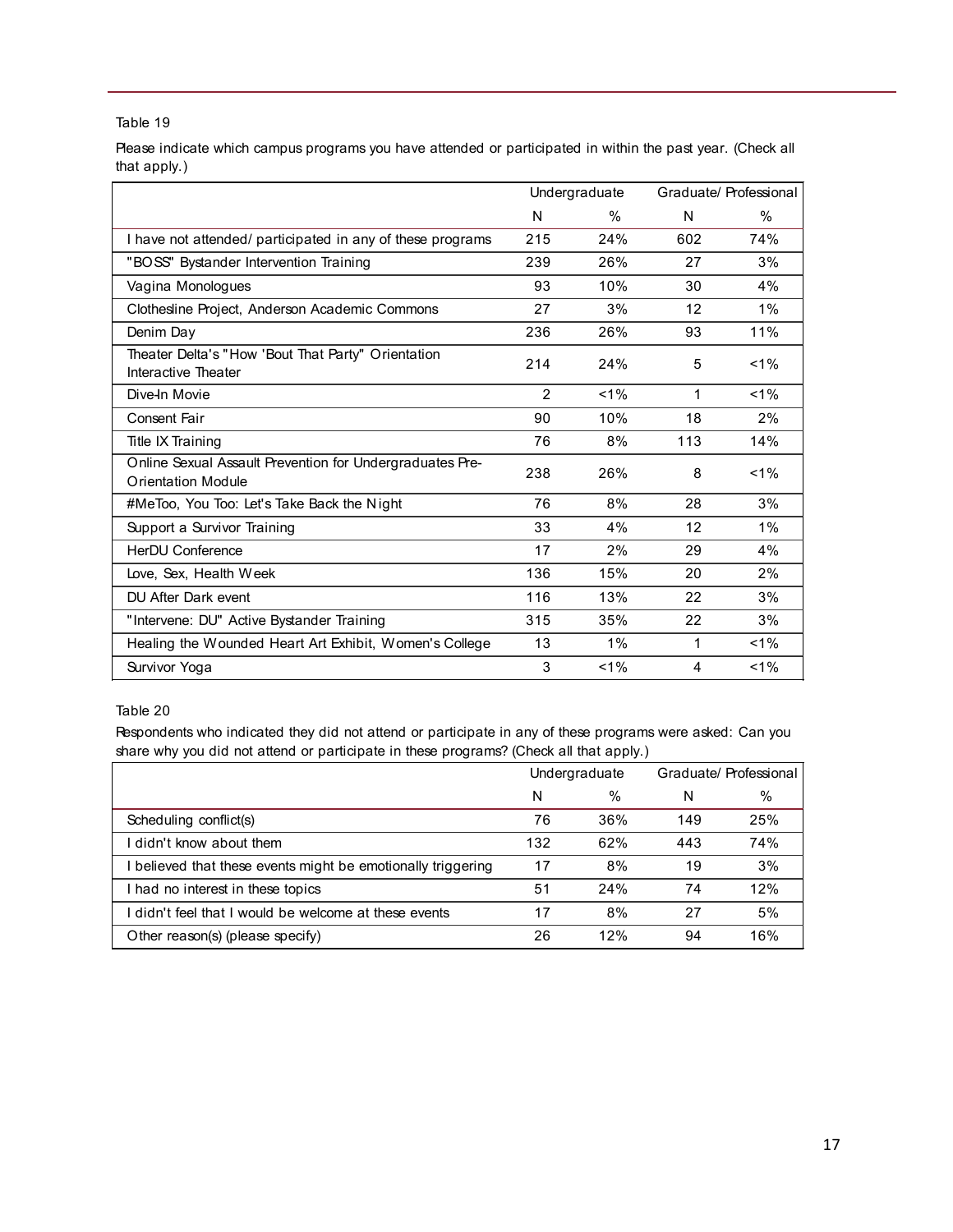# **Understanding of DU Policies, Procedures, and Resources**

This year's responses represent a decline after the three years of consecutive increases of understanding of DU's policies, procedures, and resources, with a significant increase in students who either "agree" or "strongly agree" with nearly every statement. The only question that saw no significant change in response was regarding the belief that an offender would retaliate against the person making the report.

- 56% report they understand DU's formal procedures to address complaints of sexual assault (responding that they either "strongly agree" or "agree").<sup>[19](#page-18-0)</sup>
- 67% report if a friend or they were sexually assaulted, they know where to get help.<sup>[20](#page-18-1)</sup>
- 54% report believing that DU takes reports of sexual assault seriously.<sup>[21](#page-18-2)</sup>
- 58% report believing that DU would protect the safety and privacy of those reporting sexual assault. $^{22}$  $^{22}$  $^{22}$
- Only 36% report believing that the alleged offender(s) or their associates will retaliate against the person making the report.<sup>[23](#page-18-4)</sup>
- 57% report believing that DU would treat the person making the report fairly.<sup>[24](#page-18-5)</sup>
- 47% report believing that DU would treat the alleged offender fairly.<sup>[25](#page-18-6)</sup>
- 67% report believing that DU Alerts, and subsequent memos regarding DU Alerts, provide them with information they need to stay safe.<sup>[26](#page-18-7)</sup>

Between undergraduate and graduate student bodies, there is markedly more positive response rates by undergraduate with regards to understanding of DU policies, procedures, and resources.

- 65% of undergraduates report they understand DU's formal procedures to address complaints of sexual assault compared to 47% of graduates.
- 75% of undergraduates report if a friend or they were sexually assaulted, they know where to get help compared to 58% of graduates.
- 55% of undergraduates report believing that DU takes reports of sexual assault seriously compared to 53% of graduates.
- 61% of undergraduates report believing that DU would protect the safety and privacy of those reporting sexual assault compared to 55% of graduates.

Students were asked what DU could do to change perception related to whether DU takes reports seriously. The following is a summary of those comments:

- Awareness
- Safe spaces to talk about experiences
- Add security measures (cameras, blue phones, etc.)
- Make available information about the procedure and actions that can be taken
- More communication and marketing related to resources
- Mandatory trainings for student groups
- More prevention efforts

l

<span id="page-18-0"></span><sup>&</sup>lt;sup>19</sup> Increase from 49% in 2016 and  $6\%$  decrease from 2017.

<span id="page-18-1"></span> $2010\%$  decrease from 2017.

<span id="page-18-3"></span><span id="page-18-2"></span><sup>&</sup>lt;sup>21</sup> Increase from 44% in 2016 and 11% decrease from 2017.<br><sup>22</sup> 10% decrease from 2017.

<span id="page-18-5"></span><span id="page-18-4"></span> $^{23}$  1% decrease from 2017.<br><sup>24</sup> Increase from 46% in 2016 and 8% decrease from 2017.

<span id="page-18-6"></span><sup>&</sup>lt;sup>25</sup> Increase from 43% in 2016 and 4% decrease from 2017.

<span id="page-18-7"></span><sup>26</sup> Increase from 58% in 2016 and 10% decrease from 2017.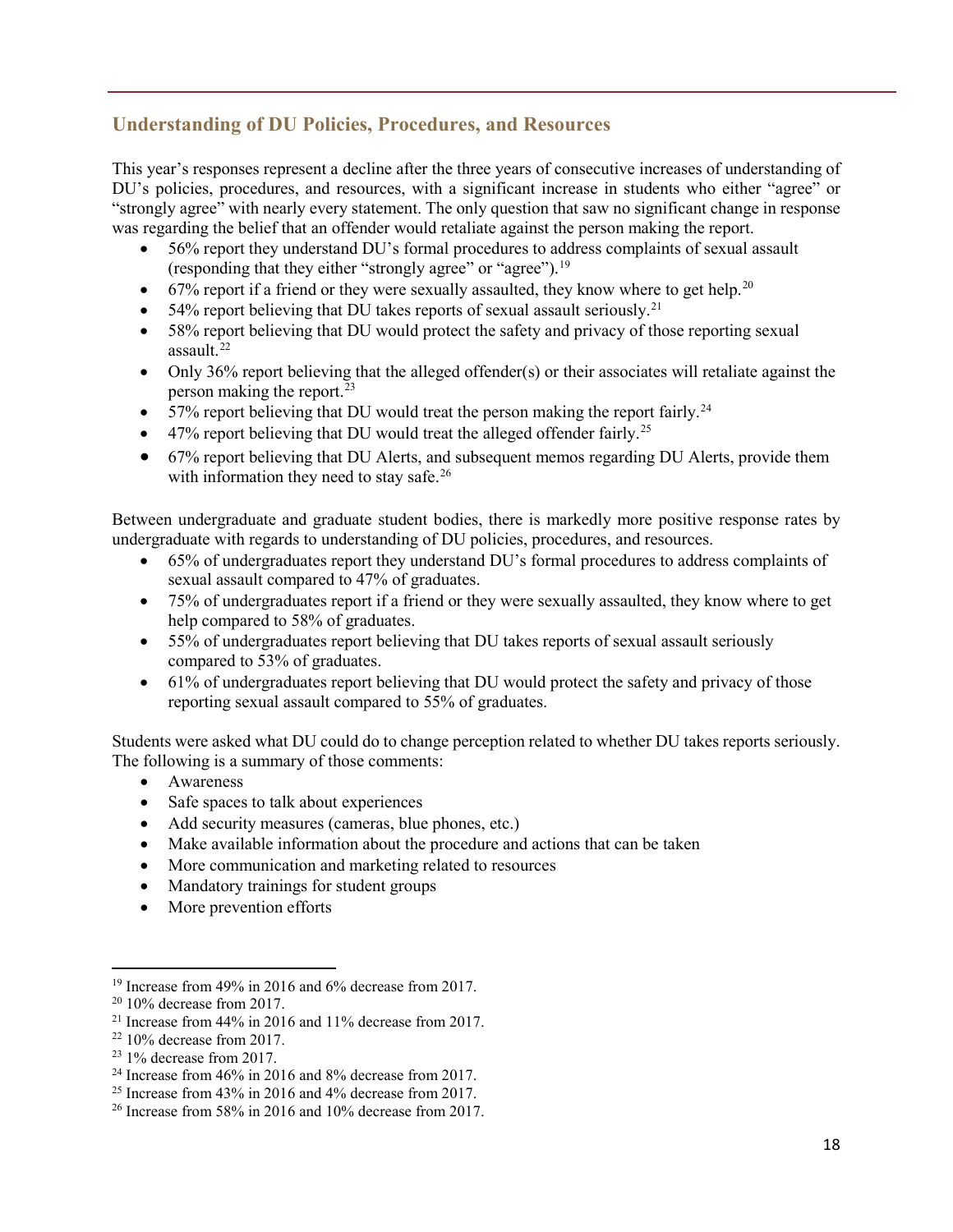Please indicate your level of agreement or disagreement with the following statements:

|                                                              |                            | N   | %   |
|--------------------------------------------------------------|----------------------------|-----|-----|
| I understand DU's formal                                     | Strongly Disagree          | 99  | 6%  |
| procedures to address                                        | Disagree                   | 358 | 20% |
| complaints of sexual assault.                                | Neither Agree nor Disagree | 313 | 18% |
|                                                              | Agree                      | 672 | 38% |
|                                                              | Strongly Agree             | 309 | 18% |
| If a friend or I were sexually                               | Strongly Disagree          | 73  | 4%  |
| assaulted, I know where to                                   | Disagree                   | 304 | 17% |
| get help.                                                    | Neither Agree nor Disagree | 207 | 12% |
|                                                              | Agree                      | 772 | 44% |
|                                                              | Strongly Agree             | 394 | 23% |
| DU takes reports of sexual                                   | Strongly Disagree          | 83  | 5%  |
| assault seriously.                                           | Disagree                   | 140 | 8%  |
|                                                              | Neither Agree nor Disagree | 577 | 33% |
|                                                              | Agree                      | 564 | 32% |
|                                                              | Strongly Agree             | 382 | 22% |
| DU would protect the safety                                  | Strongly Disagree          | 61  | 3%  |
| and privacy of those<br>making reports of sexual<br>assault. | Disagree                   | 119 | 7%  |
|                                                              | Neither Agree nor Disagree | 542 | 31% |
|                                                              | Agree                      | 653 | 37% |
|                                                              | Strongly Agree             | 373 | 21% |
| The alleged offender(s) or                                   | Strongly Disagree          | 70  | 4%  |
| their friends will retaliate                                 | Disagree                   | 207 | 12% |
| against the person making<br>the report.                     | Neither Agree nor Disagree | 845 | 48% |
|                                                              | Agree                      | 471 | 27% |
|                                                              | Strongly Agree             | 154 | 9%  |
| DU would treat the person                                    | Strongly Disagree          | 32  | 2%  |
| making the report fairly.                                    | Disagree                   | 138 | 8%  |
|                                                              | Neither Agree nor Disagree | 591 | 34% |
|                                                              | Agree                      | 693 | 40% |
|                                                              | Strongly Agree             | 291 | 17% |
| DU would treat the alleged                                   | Strongly Disagree          | 87  | 5%  |
| offender fairly.                                             | Disagree                   | 149 | 9%  |
|                                                              | Neither Agree nor Disagree | 697 | 40% |
|                                                              | Agree                      | 590 | 34% |
|                                                              | Strongly Agree             | 224 | 13% |
| DU Alerts, and subsequent                                    | Strongly Disagree          | 77  | 4%  |
| memos regarding DU Alerts,<br>provide me with information    | Disagree                   | 162 | 9%  |
| I need to stay safe.                                         | Neither Agree nor Disagree | 336 | 19% |
|                                                              | Agree                      | 698 | 40% |
|                                                              | Strongly Agree             | 474 | 27% |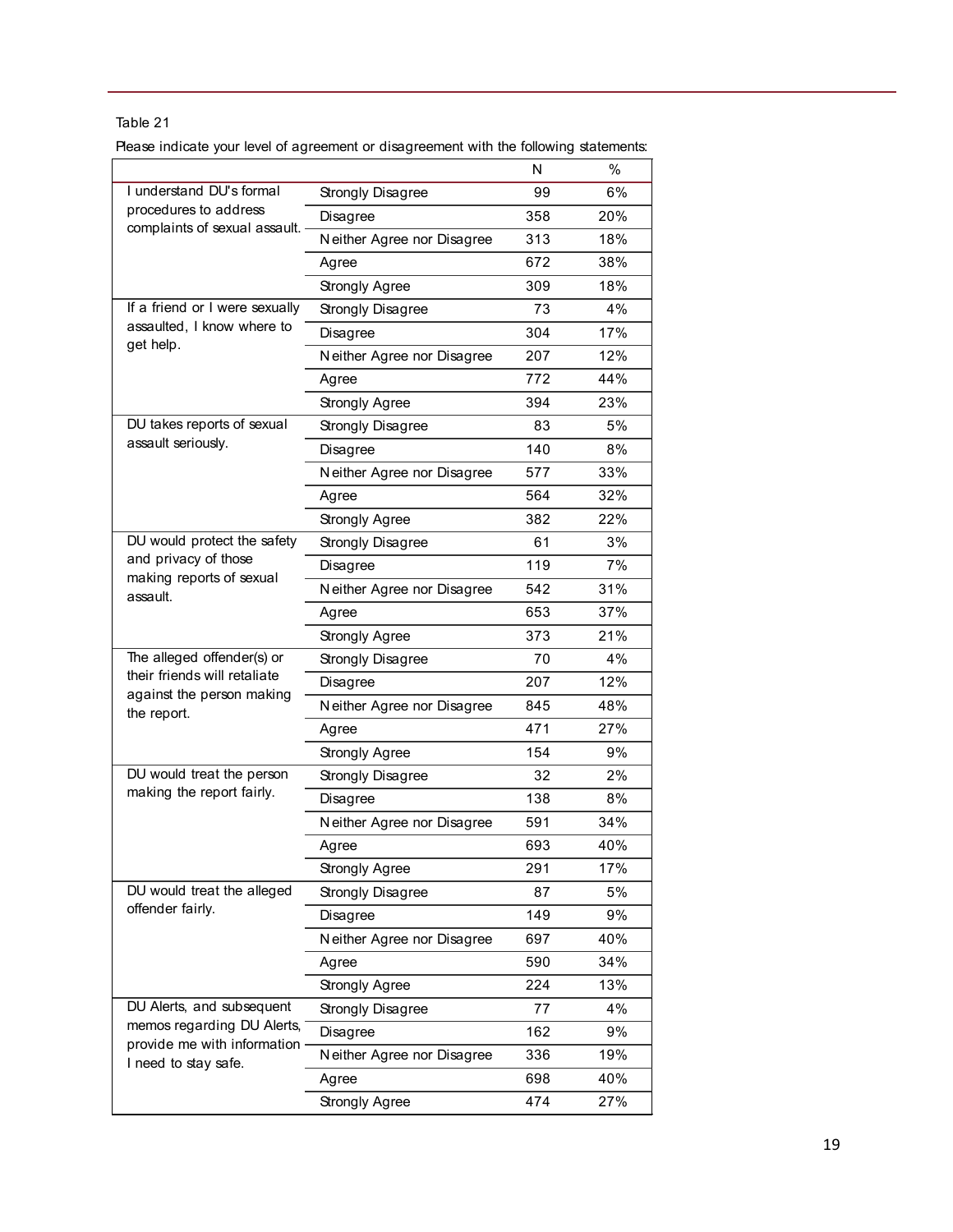Please indicate your level of agreement or disagreement with the following statements:

|                                                     |                            |     | Undergraduate |     | Graduate/ Professional |
|-----------------------------------------------------|----------------------------|-----|---------------|-----|------------------------|
|                                                     |                            | N   | %             | N   | $\%$                   |
| I understand DU's formal                            | Strongly Disagree          | 28  | 3%            | 71  | 8%                     |
| procedures to address                               | Disagree                   | 158 | 17%           | 199 | 24%                    |
| complaints of sexual assault.                       | Neither Agree nor Disagree | 132 | 15%           | 179 | 21%                    |
|                                                     | Agree                      | 399 | 44%           | 272 | 33%                    |
|                                                     | Strongly Agree             | 193 | 21%           | 115 | 14%                    |
| If a friend or I were sexually                      | Strongly Disagree          | 25  | 3%            | 47  | 6%                     |
| assaulted, I know where to                          | Disagree                   | 111 | 12%           | 193 | 23%                    |
| get help.                                           | Neither Agree nor Disagree | 96  | 11%           | 110 | 13%                    |
|                                                     | Agree                      | 436 | 48%           | 334 | 40%                    |
|                                                     | Strongly Agree             | 241 | 27%           | 152 | 18%                    |
| DU takes reports of sexual                          | Strongly Disagree          | 62  | 7%            | 21  | 3%                     |
| assault seriously.                                  | Disagree                   | 95  | 10%           | 45  | 5%                     |
|                                                     | Neither Agree nor Disagree | 250 | 28%           | 326 | 39%                    |
|                                                     | Agree                      | 292 | 32%           | 270 | 32%                    |
|                                                     | Strongly Agree             | 208 | 23%           | 172 | 21%                    |
| DU would protect the safety                         | Strongly Disagree          | 43  | 5%            | 18  | 2%                     |
| and privacy of those                                | Disagree                   | 77  | 8%            | 42  | 5%                     |
| making reports of sexual<br>assault.                | Neither Agree nor Disagree | 227 | 25%           | 314 | 38%                    |
|                                                     | Agree                      | 357 | 39%           | 294 | 35%                    |
|                                                     | Strongly Agree             | 204 | 22%           | 167 | 20%                    |
| The alleged offender(s) or                          | Strongly Disagree          | 30  | 3%            | 38  | 5%                     |
| their friends will retaliate                        | Disagree                   | 116 | 13%           | 91  | 11%                    |
| against the person making<br>the report.            | Neither Agree nor Disagree | 397 | 44%           | 445 | 53%                    |
|                                                     | Agree                      | 269 | 30%           | 202 | 24%                    |
|                                                     | Strongly Agree             | 96  | 11%           | 58  | 7%                     |
| DU would treat the person                           | Strongly Disagree          | 19  | 2%            | 13  | 2%                     |
| making the report fairly.                           | Disagree                   | 94  | 10%           | 44  | 5%                     |
|                                                     | Neither Agree nor Disagree | 259 | 29%           | 330 | 40%                    |
|                                                     | Agree                      | 378 | 42%           | 313 | 38%                    |
|                                                     | Strongly Agree             | 157 | 17%           | 133 | 16%                    |
| DU would treat the alleged                          | Strongly Disagree          | 51  | 6%            | 35  | 4%                     |
| offender fairly.                                    | Disagree                   | 108 | 12%           | 41  | 5%                     |
|                                                     | Neither Agree nor Disagree | 317 | 35%           | 378 | 45%                    |
|                                                     | Agree                      | 311 | 34%           | 278 | 33%                    |
|                                                     | Strongly Agree             | 121 | 13%           | 102 | 12%                    |
| DU Alerts, and subsequent                           | Strongly Disagree          | 46  | 5%            | 31  | 4%                     |
| memos regarding DU Alerts,                          | Disagree                   | 81  | 9%            | 81  | 10%                    |
| provide me with information<br>I need to stay safe. | Neither Agree nor Disagree | 169 | 19%           | 166 | 20%                    |
|                                                     | Agree                      | 361 | 40%           | 335 | 40%                    |
|                                                     |                            |     |               |     |                        |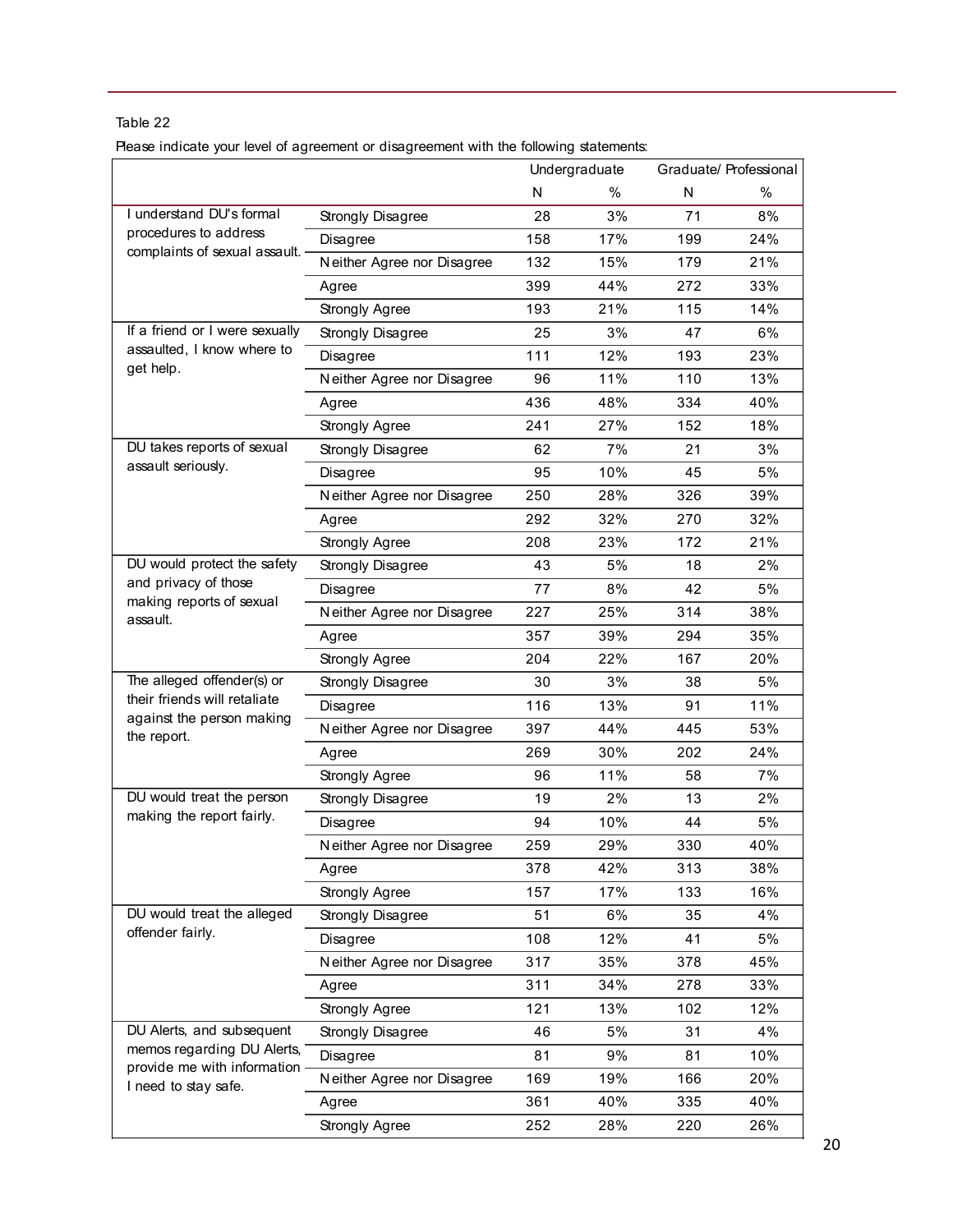# **Experience of Retaliation, Assault, or Violence**

Retaliation--or fear of retaliation--for receiving help continues to be a substantial obstacle to the University's efforts to address issues of gender-based violence and discrimination. Notwithstanding a slight increase (2%) in the percentage of respondents who have (or know someone who has) experienced sexual assault, domestic/dating violence, or stalking, the rate at which they report experiencing/witnessing retaliation was higher. This remains an area that poses a significant challenge to universities across the country and is an area where DU has opportunity for continued improvement.

Survey responses related to experiences of retaliation, assault, or violence found:

- 34% reported that they or someone they knew experienced sexual assault, domestic/dating violence, or stalking since enrolling in DU.[27](#page-21-0)
- 52% of all undergraduate student participants<sup>[28](#page-21-1)</sup> and 16% of graduate/professional student participants<sup>[29](#page-21-2)</sup> reported that they or someone they know have experienced sexual assault, domestic/dating violence, or stalking since enrolling at DU.
- 35% of undergraduate students<sup>[30](#page-21-3)</sup> and 29% of graduate/professional students<sup>[31](#page-21-4)</sup> who agreed that the alleged offender or their friends would retaliate reported that they knew someone who had been retaliated against after making a report, which equates to 12.7% of undergraduate survey participants and 7.6% of graduate participants.

Students who indicated that they or a friend had experienced retaliation for reporting sexual harassment or sexual assault were asked to describe the retaliation experience. The following is a summary of those comments:

- Various forms of social exclusion
- Verbal abuse, stalking, and harassment
- Spreading gossip and rumors
- Name calling and profanity in public settings
- Being called a "liar" on campus
- Physical violence
- Threats to ruin one's reputation on campus
- Harassing and defamatory remarks on social media
- Property damage/vandalism
- Confrontation by others
- Social isolation/ostracization

 $\overline{\phantom{a}}$ 

<span id="page-21-0"></span> $^{27}$  This equates to 31% of all survey participants and an increase from 32% from 2017.

<span id="page-21-1"></span><sup>28</sup> Increase from 38% in 2017.

<span id="page-21-2"></span> $29$  Decrease from 18% in 2017.

<span id="page-21-3"></span> $30$  Increase from 27% in 2017.

<span id="page-21-4"></span><sup>&</sup>lt;sup>31</sup> Increase from 18% in 2017.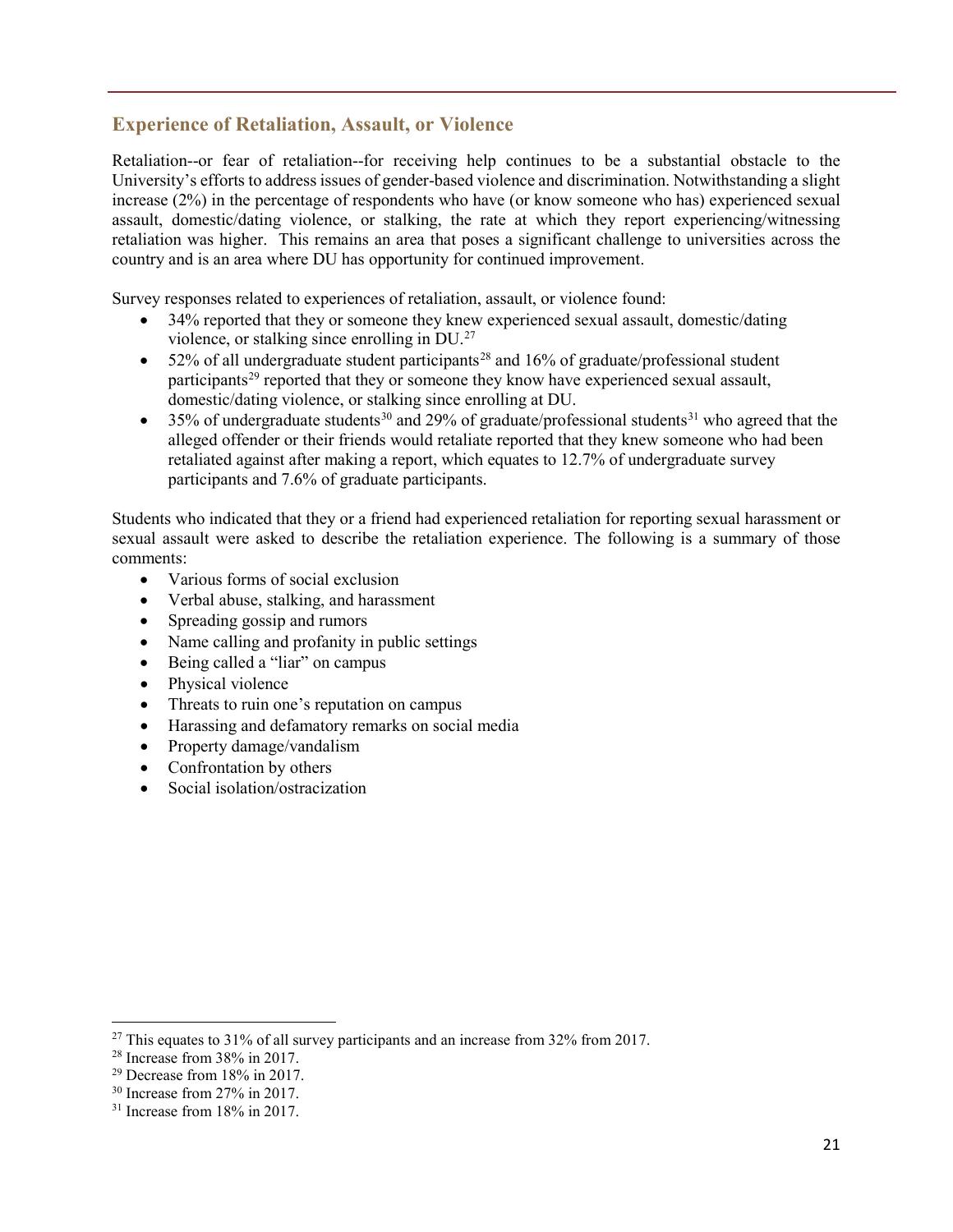Respondents who answered "Strongly Agree" or "Agree" to "The alleged offenders or their friends will retaliate against the person making the report" were asked: Do you know someone who has experienced verbal, physical, or social retaliation after making a report?

|     | N   | $\%$ |
|-----|-----|------|
| No  | 423 | 68%  |
| Yes | 201 | 32%  |

#### Table 24

Respondents who answered "Strongly Agree" or "Agree" to "The alleged offenders or their friends will retaliate against the person making the report" were asked: Do you know someone who has experienced verbal, physical, or social retaliation after making a report?

|     |     | Undergraduate |     | Graduate/ Professional |  |
|-----|-----|---------------|-----|------------------------|--|
|     | N   | %             | N   | $\%$                   |  |
| Νo  | 238 | 65%           | 185 | 71%                    |  |
| Yes | 126 | 35%           | 75  | 29%                    |  |

#### Table 25

Have you or someone you know experienced sexual assault, domestic/ dating violence, or stalking since enrolling at DU?

|     | N         | $\%$ |
|-----|-----------|------|
| No  | 142<br>-1 | 66%  |
| Yes | 601       | 34%  |

#### Table 26

Have you or someone you know experienced sexual assault, domestic/ dating violence, or stalking since enrolling at DU?

|     |     | Undergraduate |     | Graduate/ Professional |
|-----|-----|---------------|-----|------------------------|
|     | N   | $\%$          | N   | $\%$                   |
| No  | 438 | 48%           | 699 | 84%                    |
| Yes | 467 | 52%           | 134 | 16%                    |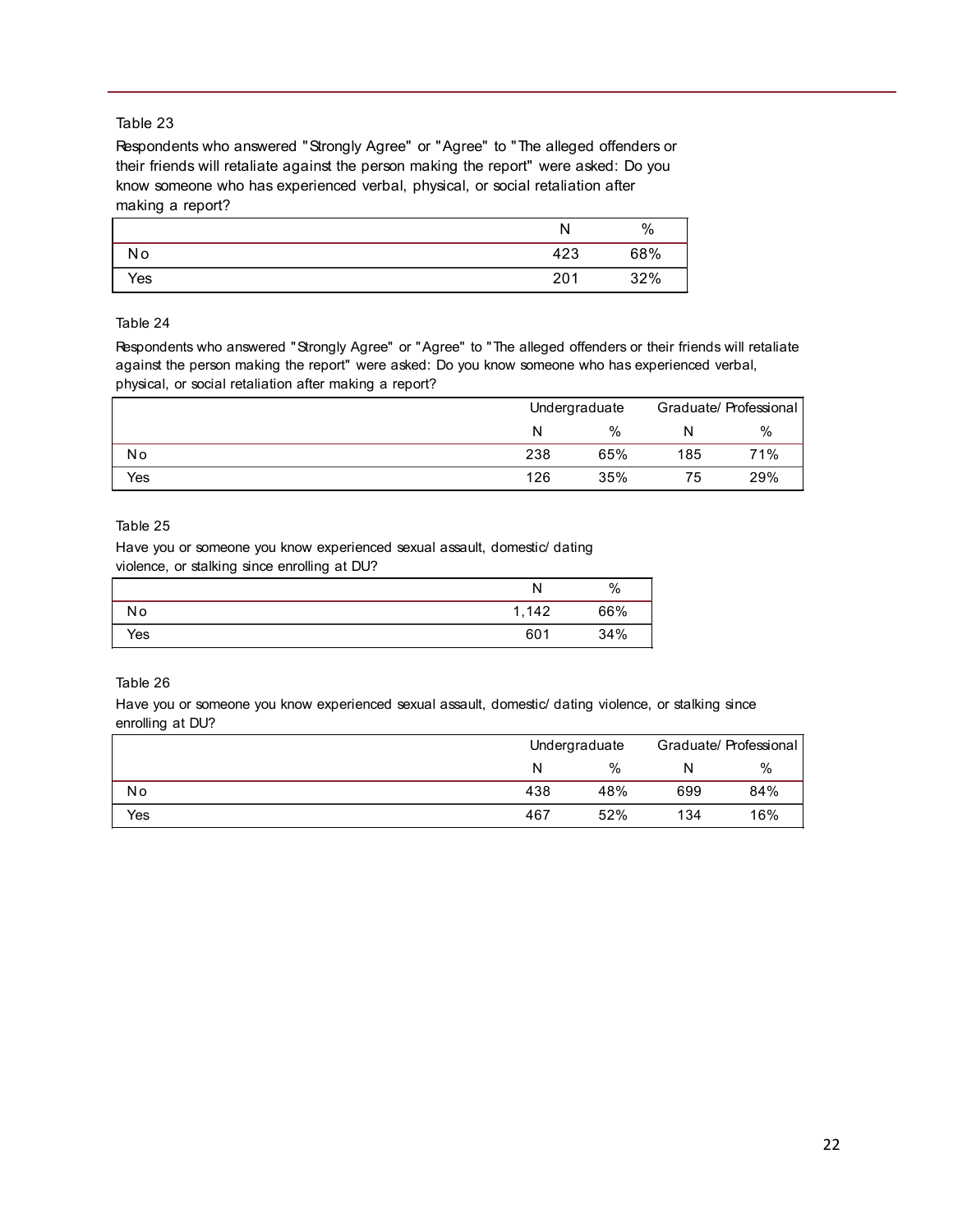# **Campus Resources Utilized**

A majority of the students who experienced sexual assault, domestic/dating violence, or stalking since enrolling at DU reported that they had utilized campus resources. However, greater number of students reported not going to any campus resources this year than in the past. Of the students who experienced or knew a friend who experienced sexual assault, domestic/dating violence, or stalking since enrolling at DU, 43% of students stated they did not seek help for any of the listed resources compared to 19.6% in 2017.

DU's Center for Advocacy, Prevention, and Empowerment (CAPE) was the most frequently utilized resource on campus. 21% of undergraduate students<sup>[32](#page-23-0)</sup> and 19% of graduate/professional students<sup>33</sup> who had experienced forms of gender-based violence reported utilizing CAPE.

Other top resources utilized by impacted students included DU's Office of Equal Opportunity & Title IX, HCC Counseling Department, and Campus Safety.

Students who indicated that they did not use campus resources for assistance following harassment or assault were asked why they did not use campus resources. The following is a summary of those comments:

- Fear of retaliation by friends
- Not realizing that the behavior was abuse
- Allowing time to pass to determine whether the problem would persist
- Denial
- Not wanting to share personal details
- Believing that the situation wasn't serious enough to justify seeking help
- Wanting to move on or forget
- Perceptions that DU has a "history of doing nothing"
- Perceptions that the University will retaliate against the reporting party
- Distrust in the institution
- Relying on external resources (e.g. private therapist)
- Belief that resources weren't available or easily accessible
- Unaware of resources
- Perpetrator was not affiliated with DU
- Lack of confidence in the institution to take the concern seriously

Students were asked if there was anything else they would like to share on the topic of sexual harassment or sexual assault on campus. Themes from students' comments included:

- Desire for more programming regarding awareness, prevention and education, and requests to make the existing programming more relatable and attractive
- Information provided during orientations
- Requesting mandatory training for certain student leaders and student organizations
- Increasing attention on the experiences of male victims of gender-based violence
- Concerns about misconduct and culture within social fraternities and sororities
- More safety patrols on the boundaries of campus and non-affiliated persons coming onto campus
- Request to use trigger/content warnings when sending out DU alerts
- Ensuring that the process is fair and equitable
- Transparency from administration

l

<span id="page-23-0"></span><sup>32</sup> Increase from 12% in 2017.

<span id="page-23-1"></span><sup>33</sup> Increase from 7% in 2017.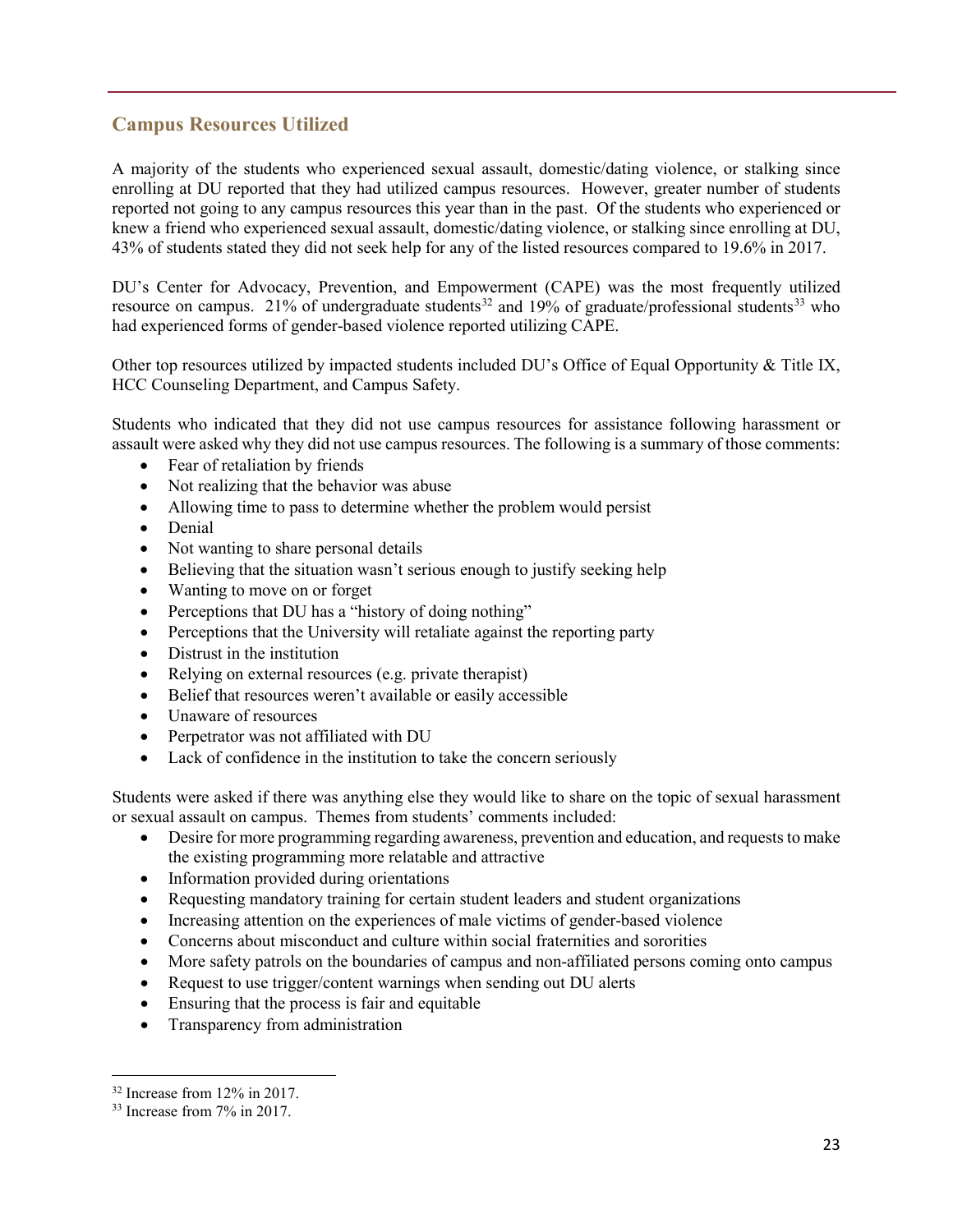Respondents who answered "Yes" to "Have you or someone you know experienced sexual assault, domestic/ dating violence, or stalking since enrolling at DU?" were asked: If you or a friend experienced sexual assault, domestic/ dating violence, or stalking since enrolling at DU, where did you go for help? (Check all that apply.)

|                                                                                                                      | N              | $\%$  |
|----------------------------------------------------------------------------------------------------------------------|----------------|-------|
| Neither my friends nor I have experienced any of these acts<br>of violence since enrolling at DU.                    | 24             | 4%    |
| I (or a friend) have experienced one or more of these acts,<br>but did NOT seek help at any of the resources listed. | 249            | 43%   |
| DU Campus Safety                                                                                                     | 101            | 17%   |
| DU Center for Advocacy, Prevention, and Empowerment<br>(CAPE)                                                        | 119            | 20%   |
| DU Health and Counseling Center Counselor-On-Call                                                                    | 34             | 6%    |
| DU Health and Counseling Center counseling department                                                                | 93             | 16%   |
| DU Health and Counseling Center medical department                                                                   | 15             | 3%    |
| University Chaplain                                                                                                  | 4              | $1\%$ |
| Faculty member                                                                                                       | 29             | 5%    |
| Coach                                                                                                                | 4              | $1\%$ |
| Academic Advisor                                                                                                     | 11             | 2%    |
| Fraternity/ Sorority Advisor                                                                                         | 17             | 3%    |
| RA (Resident Advisor)                                                                                                | 52             | 9%    |
| DU Ombuds                                                                                                            | 0              |       |
| DU Title IX Office (Office of Equal Opportunity)                                                                     | 88             | 15%   |
| DU Office of Student Conduct                                                                                         | 24             | 4%    |
| DU Center for Multicultural Excellence                                                                               | 7              | 1%    |
| Student Outreach and Support (Pioneers CARE)                                                                         | 18             | 3%    |
| The Blue Bench                                                                                                       | 16             | 3%    |
| Survivors Organizing for Liberation                                                                                  | 1              | $1\%$ |
| Denver Police Department                                                                                             | 24             | 4%    |
| Denver Health SAN E Program                                                                                          | 7              | 1%    |
| Porter Hospital SAN E Program                                                                                        | 3              | 1%    |
| SafeHouse Denver                                                                                                     | 1              | $1\%$ |
| Rocky Mountain Victim Law Center                                                                                     | $\overline{2}$ | $1\%$ |
| Fraternity and Sorority Life Sexual Assault Support Liaison                                                          | 9              | 2%    |
| Health and Counseling Center Same-Day-Access<br>appointment                                                          | 17             | 3%    |
| Other, please describe:                                                                                              | 35             | 6%    |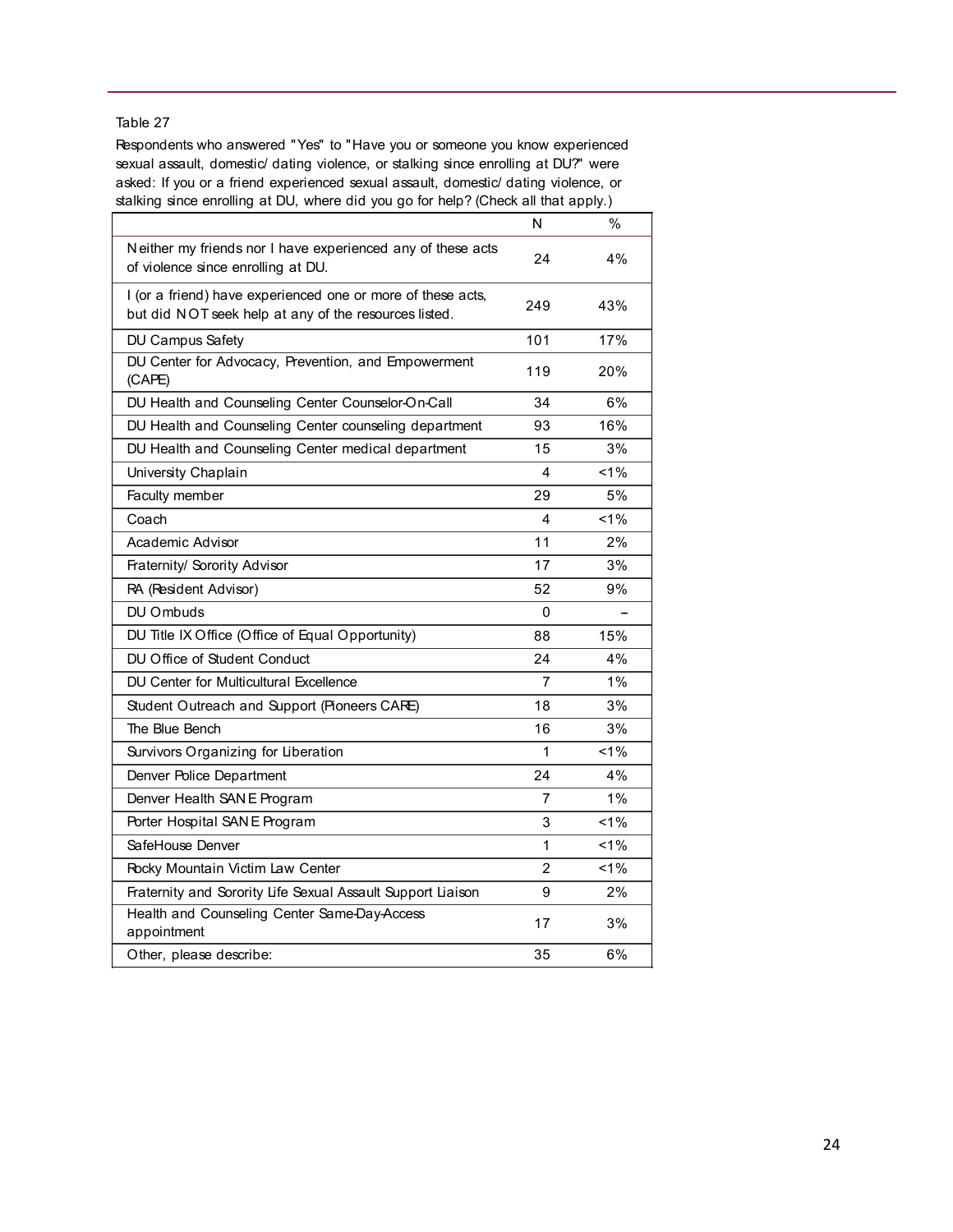Respondents who answered "Yes" to "have you or someone you know experienced sexual assault, domestic/ dating violence, or stalking since enrolling at DU?" were asked: If you or a friend experienced sexual assault, domestic/ dating violence, or stalking since enrolling at DU, where did you go for help? (Check all that apply.)

|                                                                                                                      | Undergraduate  |         |                | Graduate/ Professional |
|----------------------------------------------------------------------------------------------------------------------|----------------|---------|----------------|------------------------|
|                                                                                                                      | N              | $\%$    | N              | $\frac{0}{0}$          |
| Neither my friends nor I have experienced any of these acts<br>of violence since enrolling at DU.                    | 17             | 4%      | $\overline{7}$ | 5%                     |
| I (or a friend) have experienced one or more of these acts,<br>but did NOT seek help at any of the resources listed. | 197            | 44%     | 52             | 40%                    |
| DU Campus Safety                                                                                                     | 81             | 18%     | 20             | 15%                    |
| DU Center for Advocacy, Prevention, and Empowerment<br>(CAPE)                                                        | 94             | 21%     | 25             | 19%                    |
| DU Health and Counseling Center Counselor-On-Call                                                                    | 28             | 6%      | 6              | 5%                     |
| DU Health and Counseling Center counseling department                                                                | 68             | 15%     | 25             | 19%                    |
| DU Health and Counseling Center medical department                                                                   | 12             | 3%      | 3              | 2%                     |
| University Chaplain                                                                                                  | 3              | $< 1\%$ | $\mathbf{1}$   | $1\%$                  |
| Faculty member                                                                                                       | 17             | 4%      | 12             | 9%                     |
| Coach                                                                                                                | $\overline{2}$ | $< 1\%$ | 2              | 2%                     |
| Academic Advisor                                                                                                     | 3              | 1%      | 8              | 6%                     |
| Fraternity/ Sorority Advisor                                                                                         | 14             | 3%      | 3              | 2%                     |
| RA (Resident Advisor)                                                                                                | 45             | 10%     | $\overline{7}$ | 5%                     |
| DU Ombuds                                                                                                            | $\Omega$       |         | $\Omega$       |                        |
| DU Title IX Office (Office of Equal Opportunity)                                                                     | 62             | 14%     | 26             | 20%                    |
| DU Office of Student Conduct                                                                                         | 20             | 4%      | 4              | 3%                     |
| DU Center for Multicultural Excellence                                                                               | 5              | 1%      | 2              | 2%                     |
| Student Outreach and Support (Pioneers CARE)                                                                         | 13             | 3%      | 5              | 4%                     |
| The Blue Bench                                                                                                       | 7              | 2%      | 9              | 7%                     |
| Survivors Organizing for Liberation                                                                                  | 0              |         | $\mathbf{1}$   | 1%                     |
| Denver Police Department                                                                                             | 11             | 2%      | 13             | 10%                    |
| Denver Health SAN E Program                                                                                          | 6              | 1%      | 1              | 1%                     |
| Porter Hospital SAN E Program                                                                                        | $\overline{2}$ | $< 1\%$ | $\mathbf{1}$   | $1\%$                  |
| SafeHouse Denver                                                                                                     | 0              |         | $\mathbf{1}$   | $1\%$                  |
| Rocky Mountain Victim Law Center                                                                                     | $\mathbf{1}$   | $< 1\%$ | $\mathbf{1}$   | 1%                     |
| Fraternity and Sorority Life Sexual Assault Support Liaison                                                          | 9              | 2%      | $\Omega$       |                        |
| Health and Counseling Center Same-Day-Access<br>appointment                                                          | 15             | 3%      | $\overline{2}$ | 2%                     |
| Other, please describe:                                                                                              | 25             | 6%      | 10             | 8%                     |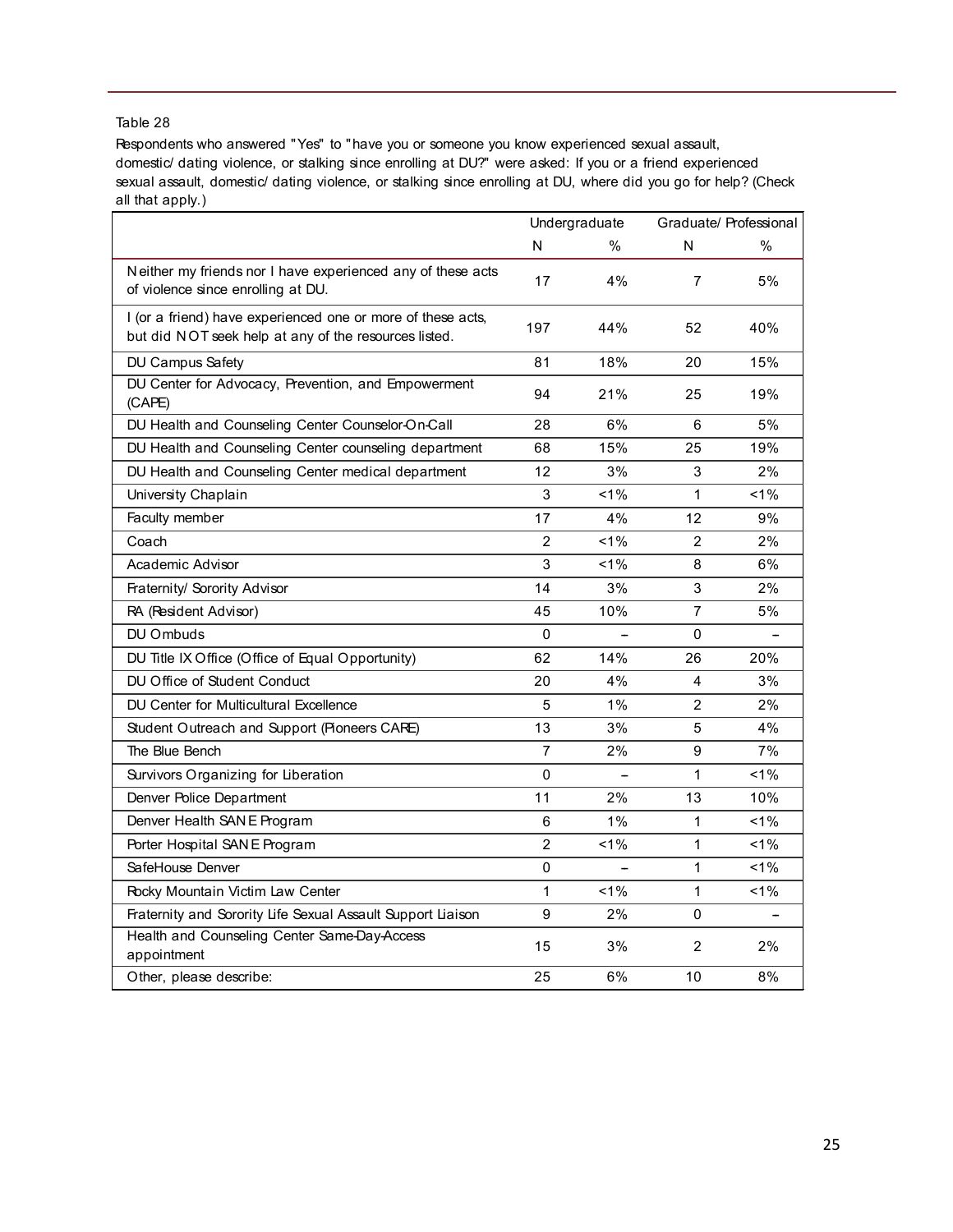# **Demographics**

## Table 29

What is your student level?

|                        |     | $\%$    |
|------------------------|-----|---------|
| Undergraduate          | 989 | 52%     |
| Graduate/ Professional | 906 | 48%     |
| Non-degree seeking     | 5   | $< 1\%$ |
| No response            |     | $< 1\%$ |

#### Table 30

Respondents who selected "Undergraduate" were asked: What year are you in school?

|                    | N   | $\frac{0}{0}$ |
|--------------------|-----|---------------|
| First year         | 331 | 33%           |
| Second year        | 230 | 23%           |
| Third year         | 198 | 20%           |
| Fourth year        | 212 | 21%           |
| Fifth year or more | 18  | 2%            |

#### Table 31

What is your gender identity?

|                                      | Undergraduate  |               |               | Graduate/ Professional |
|--------------------------------------|----------------|---------------|---------------|------------------------|
|                                      | N              | $\frac{0}{0}$ | N             | $\frac{0}{0}$          |
| Man                                  | 287            | 29%           | 251           | 28%                    |
| Woman                                | 673            | 68%           | 629           | 69%                    |
| Transgender Man                      | 2              | $< 1\%$       | 4             | $1\%$                  |
| Transgender Woman                    | 7              | $< 1\%$       | $\mathcal{P}$ | $< 1\%$                |
| Genderfluid                          | $\mathfrak{p}$ | $< 1\%$       | 3             | $1\%$                  |
| Genderqueer                          | 3              | $< 1\%$       | 7             | $< 1\%$                |
| N on-binary                          | 9              | $< 1\%$       | $\mathcal{P}$ | $1\%$                  |
| Identity not listed, please specify: | 5              | $1\%$         | 6             | $1\%$                  |
| No response                          | 1              | $< 1\%$       | 2             | $< 1\%$                |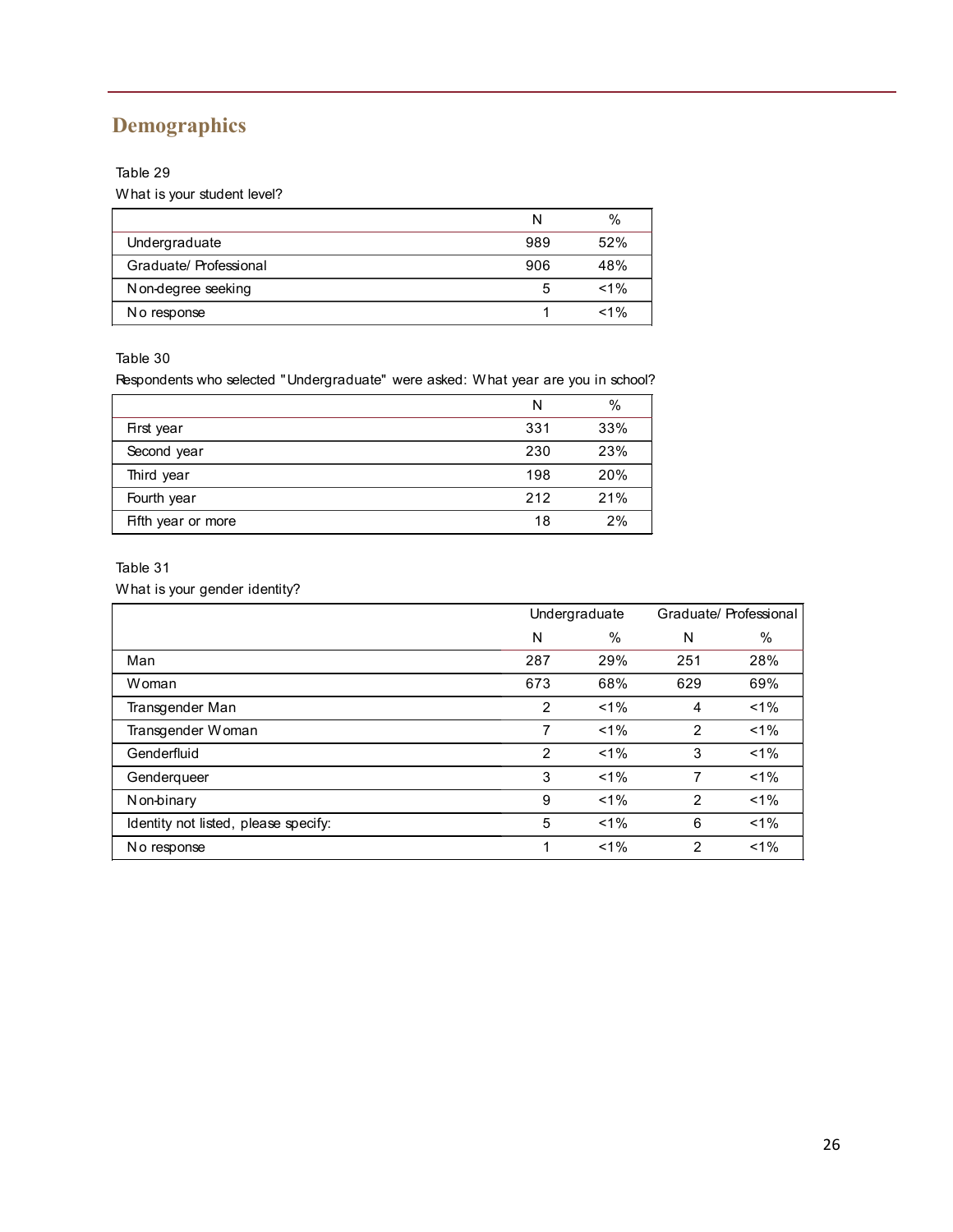What is your sexual orientation?

|                                     | Undergraduate |       |     | Graduate/ Professional |
|-------------------------------------|---------------|-------|-----|------------------------|
|                                     | N             | $\%$  | N   | $\%$                   |
| Asexual                             | 36            | 4%    | 32  | 4%                     |
| Bisexual                            | 112           | 11%   | 81  | 9%                     |
| Heterosexual                        | 737           | 75%   | 674 | 74%                    |
| Gay                                 | 16            | 2%    | 27  | 3%                     |
| Lesbian                             | 18            | 2%    | 20  | 2%                     |
| Pansexual                           | 29            | 3%    | 19  | 2%                     |
| Questioning                         | 27            | 3%    | 16  | 2%                     |
| Identity not listed, please specify | 11            | 1%    | 25  | 3%                     |
| No response                         | 3             | $1\%$ | 12  | $1\%$                  |

#### Table 33

What is your race/ ethnicity? Please select all that apply.

|                                      | Undergraduate |         |     | Graduate/ Professional |
|--------------------------------------|---------------|---------|-----|------------------------|
|                                      | N             | %       | N   | $\%$                   |
| Alaska Native                        | 2             | $< 1\%$ | 1   | $1\%$                  |
| American Indian                      | 23            | 2%      | 17  | 2%                     |
| Asian                                | 108           | 11%     | 84  | 9%                     |
| <b>Black or African American</b>     | 36            | 4%      | 53  | 6%                     |
| Hispanic                             | 78            | 8%      | 81  | 9%                     |
| Latinx                               | 43            | 4%      | 48  | 5%                     |
| Middle Eastern                       | 15            | 2%      | 16  | 2%                     |
| Native Hawaiian or Pacific Islander  | 13            | $1\%$   | 3   | $< 1\%$                |
| <b>White</b>                         | 789           | 80%     | 681 | 75%                    |
| Identity not listed, please specify: | 24            | 2%      | 22  | 2%                     |

#### Table 34

Do you have a disability and/ or learning difference?

|             |     | Undergraduate |     | Graduate/ Professional |  |
|-------------|-----|---------------|-----|------------------------|--|
|             | N   | $\%$          | N   | %                      |  |
| Yes         | 162 | 16%           | 125 | 14%                    |  |
| No          | 827 | 84%           | 781 | 86%                    |  |
| No response |     |               |     |                        |  |

l,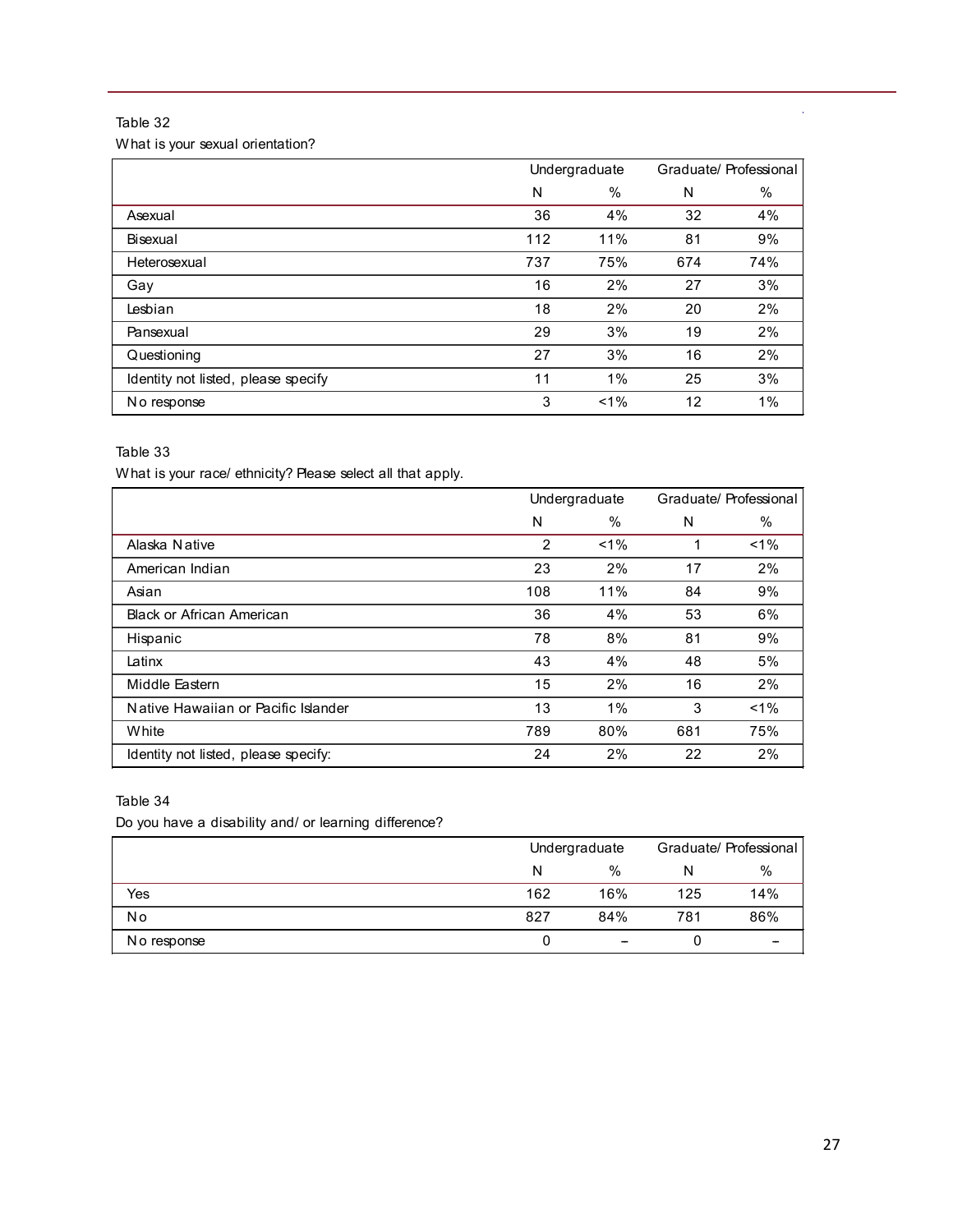Are you a veteran?

|             |     | Undergraduate |     | Graduate/ Professional |  |
|-------------|-----|---------------|-----|------------------------|--|
|             | N   | $\%$          | N   | %                      |  |
| Yes         | 8   | $< 1\%$       | 37  | 4%                     |  |
| <b>No</b>   | 981 | 99%           | 869 | 96%                    |  |
| No response |     | -             |     |                        |  |

## Table 36

Are you an international student?

|             |     | Undergraduate |     | Graduate/ Professional |  |
|-------------|-----|---------------|-----|------------------------|--|
|             | N   | $\%$          | N   | %                      |  |
| Yes         | 32  | 3%            | 80  | 9%                     |  |
| No          | 956 | 97%           | 825 | 91%                    |  |
| No response |     | $< 1\%$       |     | $1\%$                  |  |

#### Table 37

Are you a transfer student?

|             |     | Undergraduate            |     | Graduate/ Professional |  |
|-------------|-----|--------------------------|-----|------------------------|--|
|             | N   | $\%$                     | N   | %                      |  |
| Yes         | 86  | 9%                       | 19  | 2%                     |  |
| No          | 903 | 91%                      | 884 | 98%                    |  |
| No response |     | $\overline{\phantom{a}}$ |     | $< 1\%$                |  |

#### Table 38

Are you a member of a social fraternity or sorority?

|             |     | Undergraduate |     | Graduate/ Professional |  |
|-------------|-----|---------------|-----|------------------------|--|
|             | N   | %             | N   | %                      |  |
| Yes         | 186 | 19%           | 31  | 3%                     |  |
| No          | 800 | 81%           | 875 | 97%                    |  |
| No response |     | $< 1\%$       |     |                        |  |

Table 39

Are you a DU athlete (i.e. member of collegiate sports and/ or / recipient of athletic financial aid)

|             |     | Undergraduate |     | Graduate/ Professional |  |
|-------------|-----|---------------|-----|------------------------|--|
|             | N   | %             |     | $\%$                   |  |
| Yes         | 38  | 4%            |     | $< 1\%$                |  |
| No          | 949 | 96%           | 903 | 100%                   |  |
| No response |     | $< 1\%$       |     |                        |  |